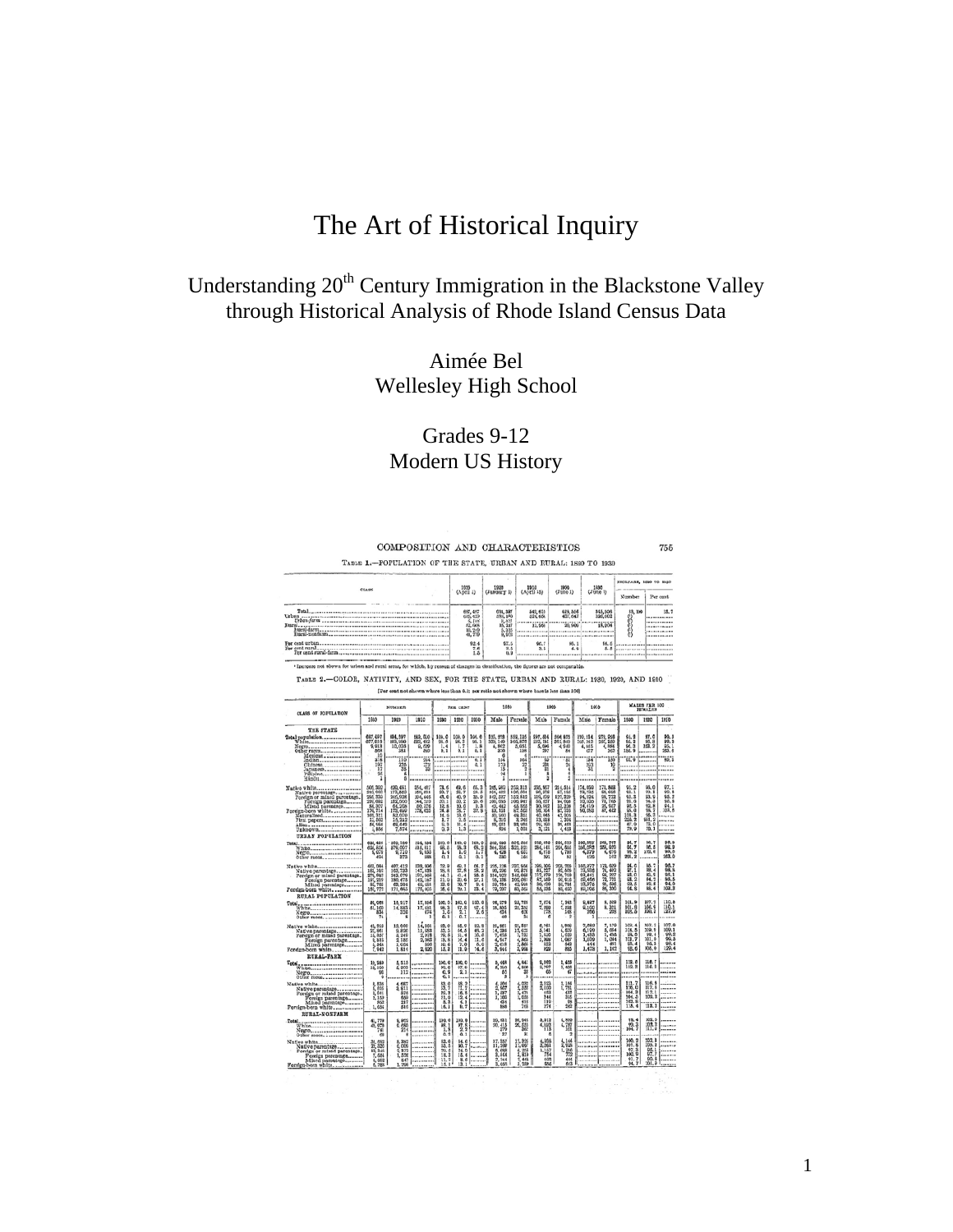## **Unit Overview**

### **Purpose**

This unit is designed to help students develop the research, critical thinking, and writing skills of an historian, as well as to deepen their knowledge and understanding of how immigration to the United States evolved over the course of the  $20<sup>th</sup>$  century in the Blackstone Valley.

### **Relevance to US History II**

- Domestic issues and foreign policy objectives in the  $20<sup>th</sup>$  century US shaped immigration policies, cultural attitudes, and social realities, which are reflected in the census data.
- By studying Blackstone Valley population data from the census over the span of the  $20<sup>th</sup>$  century, students will be able to relate the progress of historical events they study over the course of the year to the changes evident in the numbers.
- Students will benefit from working intimately with primary source documents. In this process, they will sharpen their ability to think critically, evaluate evidence, ask productive questions, hypothesize, and draw conclusions.

### **Modifications for ELLs**

 Think/Pair/Share – Brainstorm definitions and associations with the following terms:

*census, immigration, race, foreign, literacy, age, gender* 

- K/W/L What I know about  $20^{th}$  century immigration to the US / What I want to know about 20<sup>th</sup> century immigration to the US / What I have learned about  $20<sup>th</sup>$ century immigration to the US
- Select a very specific, limited amount of data for ELLs to examine and analyze.

### **Modifications for Special Needs Students**

- Select a very specific, limited amount of data for students with learning disabilities to examine and analyze.
- Allow gifted students more freedom in the process of analysis and making connections, as well as in their methods of displaying their understanding.

### **Historical Background for these Lessons**

- The US was at the center of world affairs for most of the  $20<sup>th</sup>$  century. As its political and social interests evolved over the century, so too did American immigration policy.
- Throughout the  $20<sup>th</sup>$  century, the Blackstone Valley became home to immigrants from around the world. These immigrants and the ethnic communities they formed in their new home have shaped the social, political, and cultural life of the Blackstone Valley.
- The US census provides a rich source of information about immigration trends and shifts in the immigrant population over the course of time.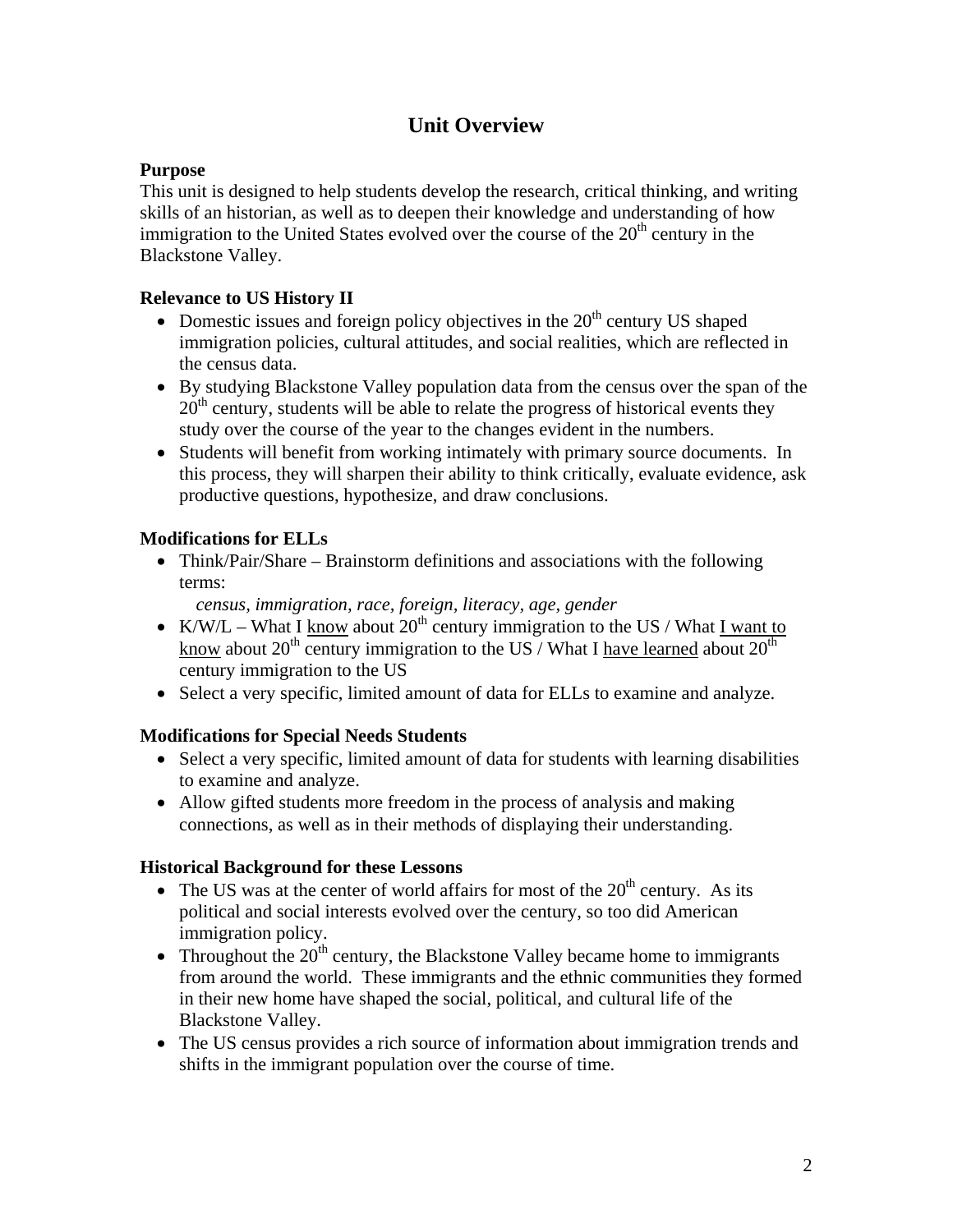## **Standards**

### **Rhode Island Grade Span Expectations for Civics & Government and Historical Perspectives**

### **C&G 4 (9-12) –1**

#### **Students demonstrate an understanding of political systems and political processes by…**

c. analyzing and interpreting sources (print and non-print discourse/media), by distinguishing fact from opinion, and evaluating possible bias/propaganda or conflicting information within or across sources

### **C&G 5 (9-12) – 1**

### **Students demonstrate an understanding of the many ways Earth's people are interconnected by…**

b. organizing information to show relationships between and among various individuals, systems, and structures (e.g. politically, socially, culturally, economically, environmentally)

### **HP 1 (9-12) –1**

Students *act as historians,* using a variety of tools (e.g., artifacts and primary and secondary sources) by...

a. formulating historical questions, obtaining, analyzing, evaluating historical primary and secondary print and non-print sources (e.g., *RI Constitution*, art, oral history, writings of Elizabeth Buffum Chase)

d. using technological tools in historical research

### **HP 1 (9-12) –2**

### **Students interpret history as a series of connected events with multiple cause-effect relationships, by…**

b. interpreting and constructing visual data (e.g., timelines, charts, graphs, flowchart, historical films, political cartoons) in order to explain historical continuity and change (e.g., timeline of Rhode Island's path to revolution; Why is Rhode Island first to declare independence, but last colony to ratify the *Constitution*?)

### **HP 2 (9-12) – 2**

### **Students chronicle events and conditions by…**

b. synthesizing information from multiple sources to formulate an historical interpretation (e.g., document-based questions, quantitative data, material artifacts of RI)

### **HP 2 (9-12)– 3**

### **Students show understanding of change over time by…**

a. tracing patterns chronologically in history to describe changes on domestic, social, or economic life (e.g. immigration trends, land use patterns, naval military history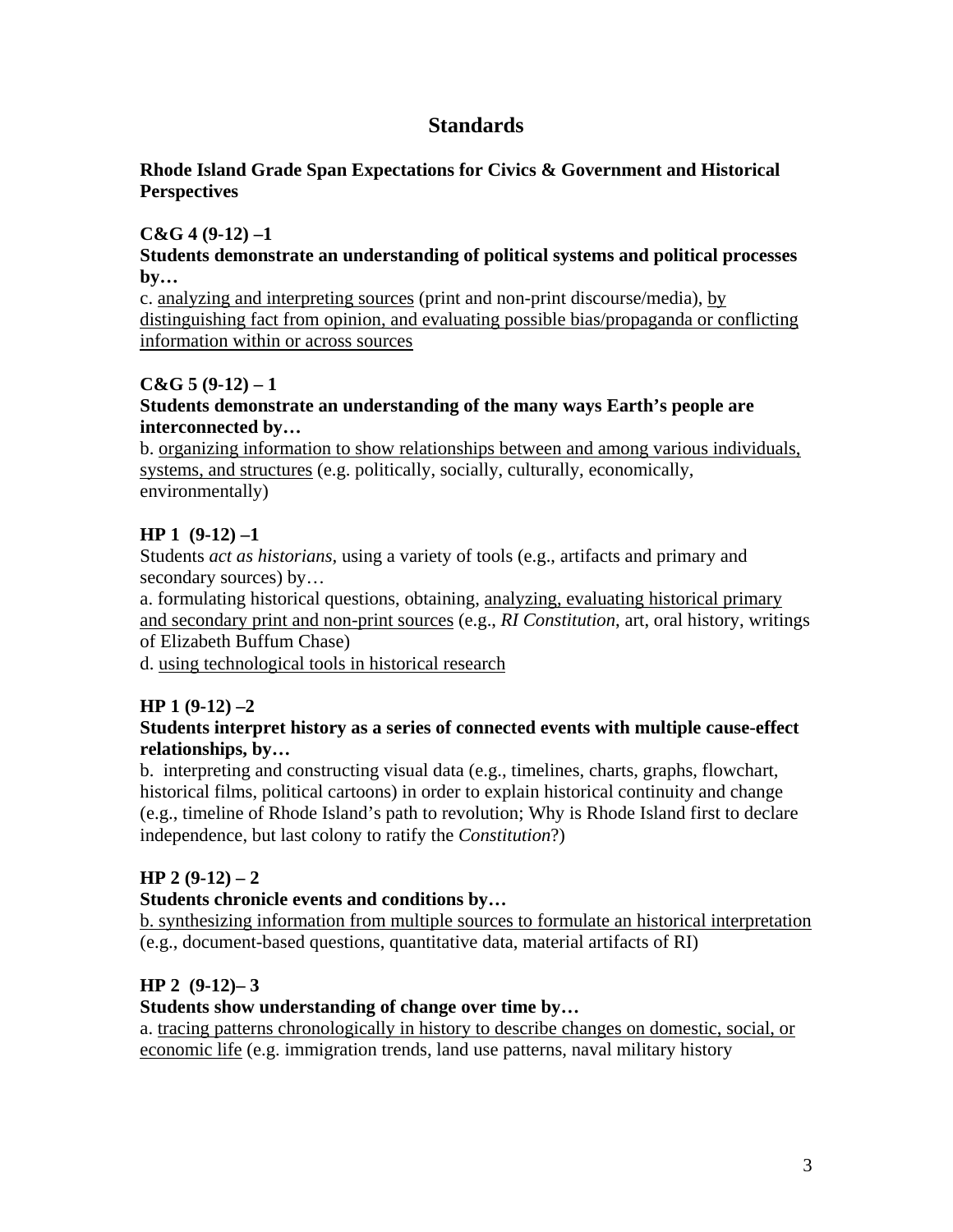### **Massachusetts History and Social Science Curriculum Framework**

### **Concepts and Skills, Grades 8-12**

History and Geography

4. Interpret and construct charts and graphs that show quantitative information. (H, C, G, E)

7. Show connections, causal and otherwise, between particular historical events and ideas and larger social, economic, and political trends and developments. (H, G, C, E)

### **U.S. II Learning Standards**

Industrial America and Its Emerging Role in International Affairs, 1870-1920 USII.3 Describe the causes of the immigration of Southern and Eastern Europeans, Chinese, Koreans, and Japanese to America in the late  $19<sup>th</sup>$  and early  $20<sup>th</sup>$  centuries, and describe the major roles of these immigrants in the industrialization of America. (H)

### Contemporary America, 1980-2001

USII.30 Describe some of the major economic and social trends of the late  $20<sup>th</sup>$  century. (H, E)

C. major immigration and demographic changes such as the rise in Asian and Hispanic immigration (both legal and illegal)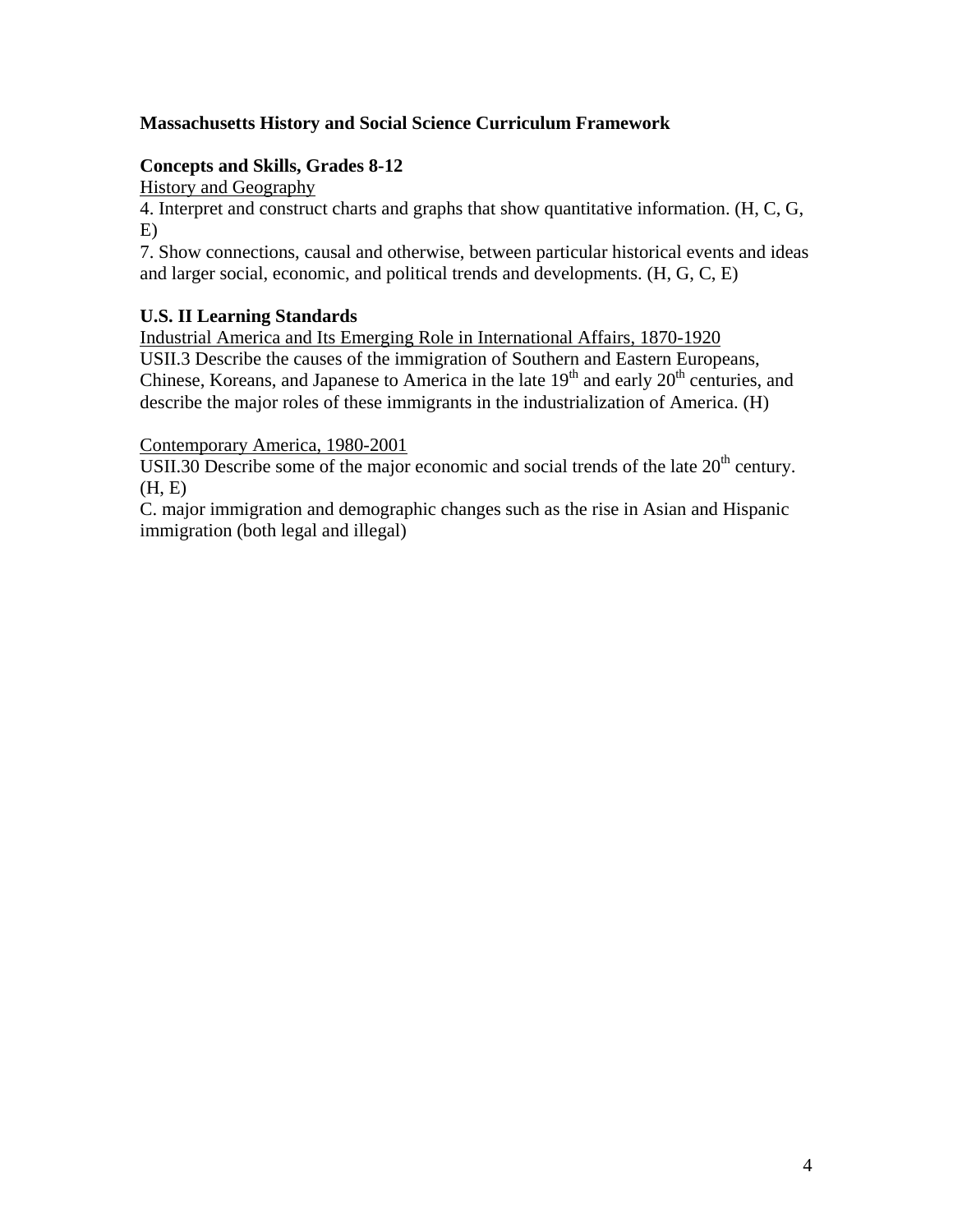## **Objectives**

### **Lesson 1 – Matching the Research Topic with the Source Material**

- 1. Students will familiarize themselves with a primary source by making observations about its structure, key vocabulary, and content.
- 2. Students will identify sections of a primary source that relate to their research topic by connecting what they know of their topic with the structure, vocabulary, and content of the primary source.
- 3. Students will understand the intended purpose of a census and evaluate its relevance as a source for investigating immigration to the US in the  $20<sup>th</sup>$  century.

### **Lesson 2 – Look at This Another Way…and Another…**

- 1. Students will select census data to reflect their observations about immigration in the Blackstone Valley area of Rhode Island during a particular part of the  $20<sup>th</sup>$ century.
- 2. Students will accurately and effectively generate graphs to illustrate important information about immigrants in the Blackstone Valley area of Rhode Island.
- 3. Students will present their findings to their classmates through oral and visual means.
- 4. Students will critically evaluate the accuracy of graphs generated by their peers based on the census data.
- 5. Students will compare graphed information from each of five census reports (1910, 1930, 1950, 1970, and 1990).
- 6. Students will explore how the grouping of different sets of graphed information leads to different insights, questions, hypotheses, and conclusions.
- 7. Students will form hypotheses and list unanswered questions based on the information they have analyzed.

### **Lesson 3 – What About Historical Context?**

- 1. Students will assemble information about social and political developments in US domestic and foreign policy in the two decades that preceded the census they are evaluating.
- 2. In small groups, students will brainstorm links between the social and political developments they have researched and the format, language, and content of the census with which they are working.
- 3. Students will form hypotheses and list unanswered questions based on the connections made in their brainstorming session.

#### **Lesson 4 – Performance Assessment Task: Creating a Museum Display**

- 1. Students will create another section of the Museum of Work and Culture's  $20<sup>th</sup>$ Century Immigration in the Blackstone Valley exhibit based on Rhode Island Census data.
- 2. Students will integrate graphs, timelines, images, and text to illustrate interesting aspects of Blackstone Valley immigration in the  $20<sup>th</sup>$  century, to make comparisons, and to show the most significant changes over time.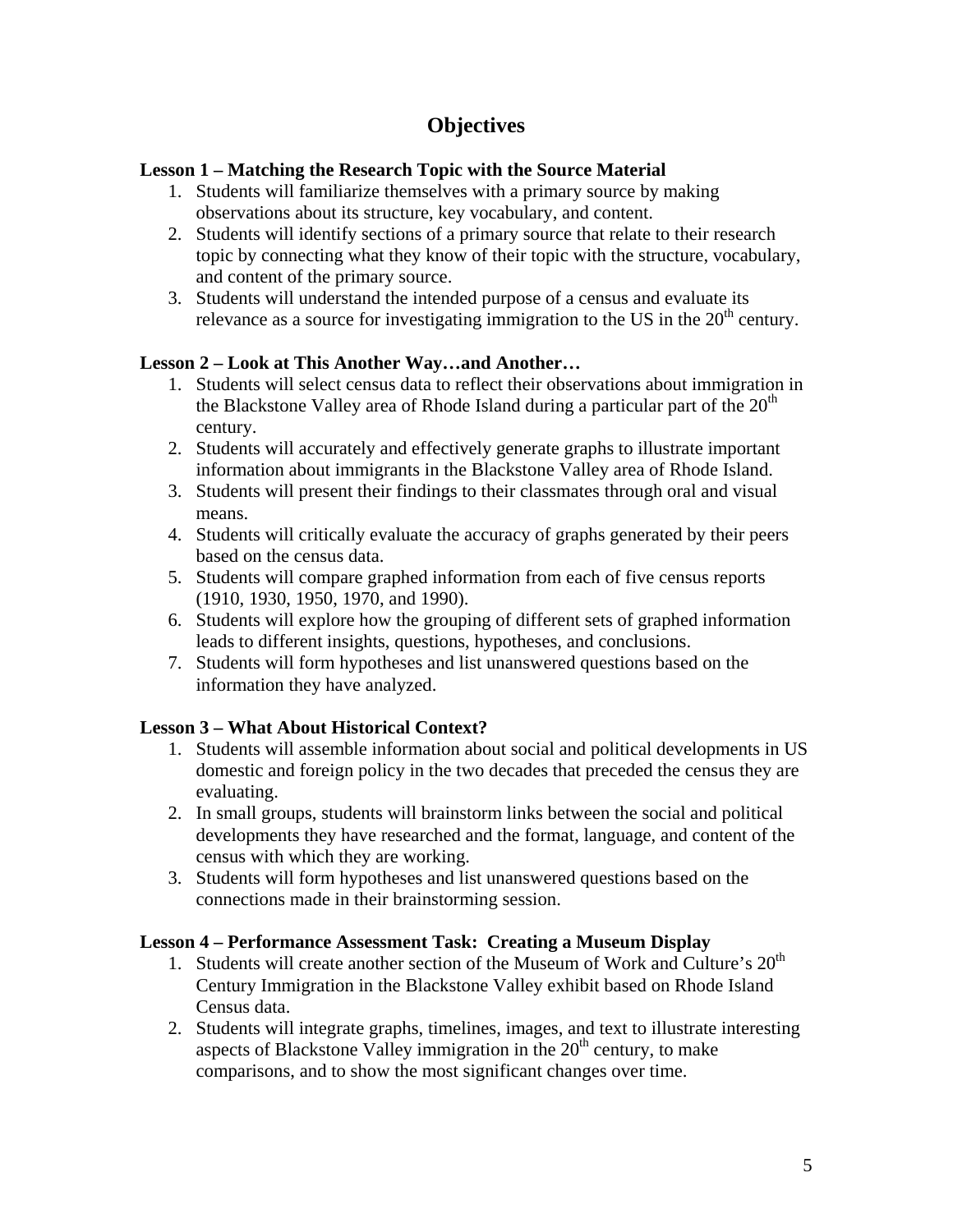- 3. Students will develop and argue a thesis in a three-panel display based on evidence found within Rhode Island census data from 1910, 1930, 1950, 1970, and 1990.
- 4. Students will build an interactive web-based computer learning activity to be added to the Museum of Work and Culture's web site that will engage young people in learning about  $20<sup>th</sup>$  century immigration in Rhode Island's Blackstone Valley.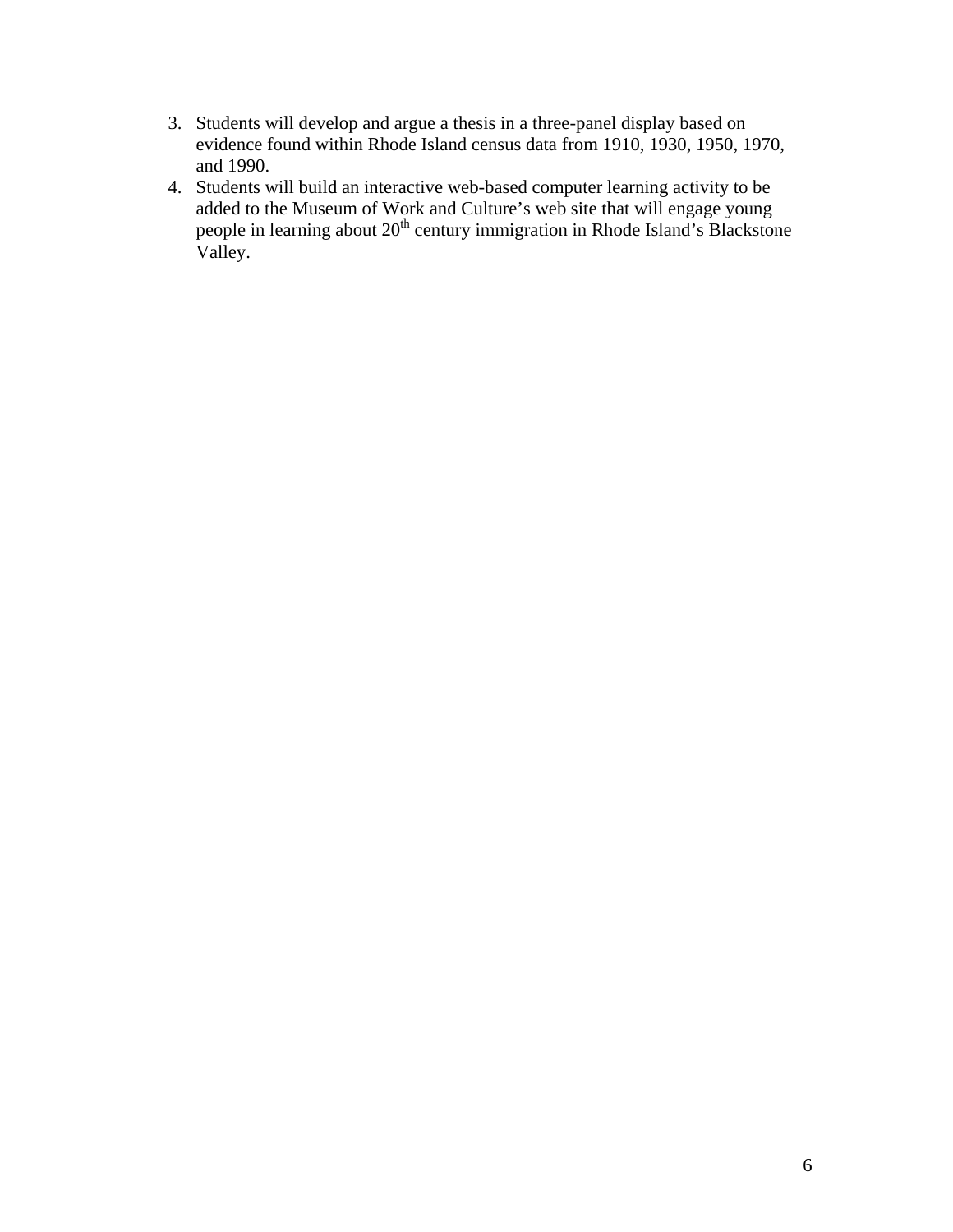## **Index of Lessons**

- 1. Matching the Research Topic with the Source Material 1-2 60-minute class periods / 2-3 45-minute class periods
- 2. Look at This Another Way…and Another 2-3 60-minute class periods / 3-5 45-minute class periods
- 3. What About Historical Context? 1-2 60-minute class periods / 2-3 45-minute class periods
- 4. Performance Assessment Task: Creating a Museum Display A minimum of 5 class periods Individual project work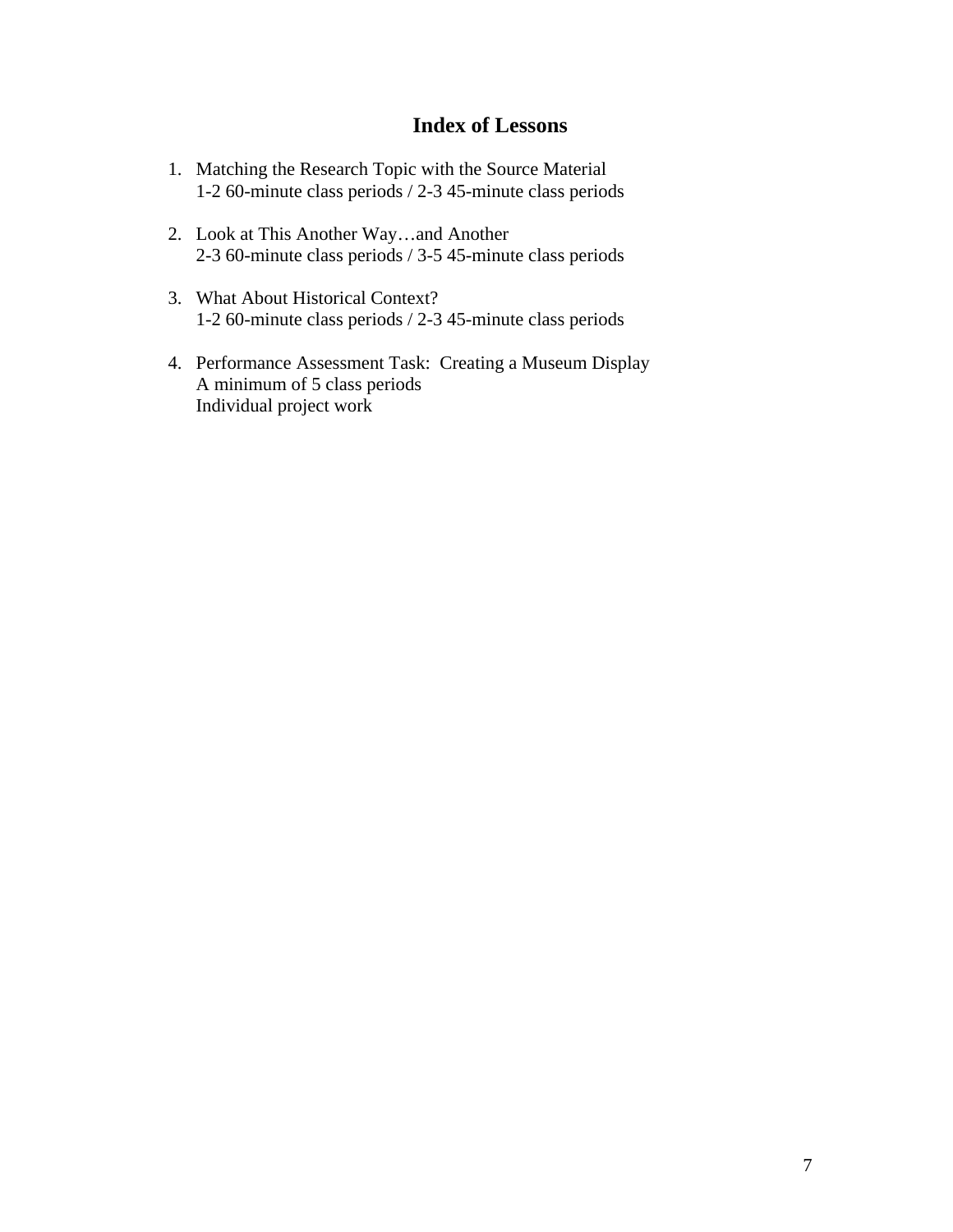## **Lesson 1 – Matching the Research Topic with the Source Material**

### **Standards:**

### **Rhode Island Grade Span Expectations for Civics & Government and Historical Perspectives**

### **HP 1 (9-12) –1**

Students *act as historians,* using a variety of tools (e.g., artifacts and primary and secondary sources) by...

a. formulating historical questions, obtaining, analyzing, evaluating historical primary and secondary print and non-print sources

### **HP 1 (9-12) –2**

#### **Students interpret history as a series of connected events with multiple cause-effect relationships, by…**

b. interpreting and constructing visual data (e.g., timelines, charts, graphs, flowchart, historical films, political cartoons) in order to explain historical continuity and change

### **Massachusetts History and Social Science Curriculum Framework**

### **Concepts and Skills, Grades 8-12**

History and Geography

4. Interpret and construct charts and graphs that show quantitative information. (H, C, G, E)

7. Show connections, causal and otherwise, between particular historical events and ideas and larger social, economic, and political trends and developments. (H, G, C, E)

### **Objectives:**

- 1. Students will familiarize themselves with a primary source by making observations about its structure, key vocabulary, and content.
- 2. Students will identify sections of a primary source that relate to their research topic by connecting what they know of their topic with the structure, vocabulary, and content of the primary source.
- 3. Students will understand the intended purpose of a census and evaluate its relevance as a source for investigating immigration to the US in the  $20<sup>th</sup>$  century.

### **Materials:**

- Overhead transparencies or SmartBoard images of the map of the Blackstone Valley, sample census data, & the sample idea web
- Copies of Rhode Island population data from the US Census for the years: 1910, 1930, 1950, 1970, and 1990 (enough so that each student has a single report and the reports are evenly distributed)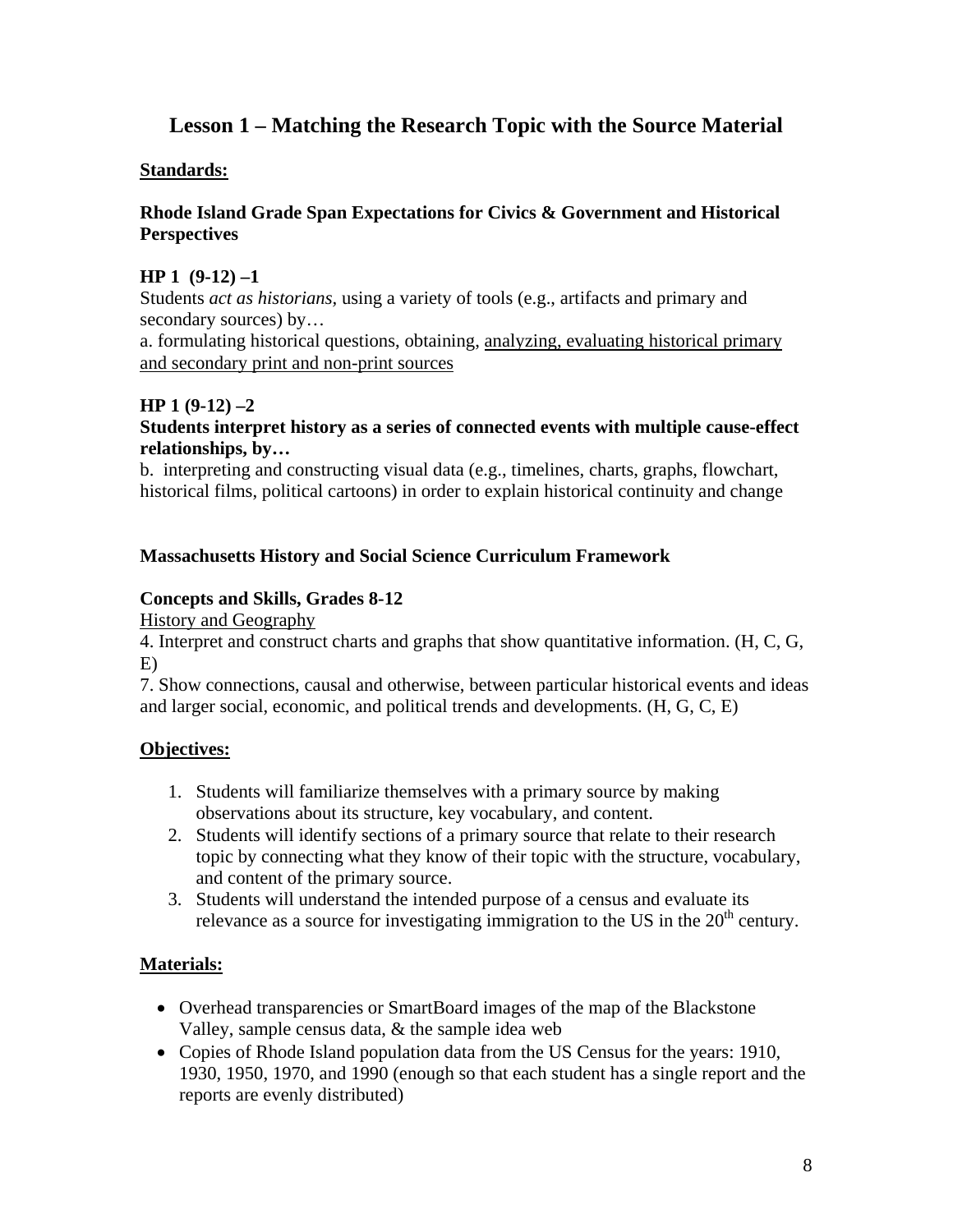- Highlighters (yellow, green,  $&$  pink)
- Pens/Pencils
- Lined paper
- Dictionaries

### **Time Needed for Lesson:**

1-2 60-minute class periods / 2-3 45-minute class periods

### **Procedure:**

### *Introduction – Think/Pair/Share*

- 1. Instruct students to write a description of how they think a historian would conduct research. What approach would she take? What tools or resources would he use? What kinds of sources would be most valuable? Why? (Directions should be spoken as well as written on the board.)
- 2. Once students have had time to think and write, have students share their answers with one or two other students.
- 3. With their partner(s), ask students to consider what kinds of information could be garnered from their top two or three sources.
- 4. As a class, share insights from each small group discussion.

### *Main Activity – Document Analysis*

- 1. Tell students that during this unit they will be acting as professional historians. They will be using  $20<sup>th</sup>$  century census data to explore immigration into the Blackstone Valley.
- 2. Divide students into cooperative learning teams of 3-6 students (depending on the personality, independence, and academic ability of the class).
- 3. Pass out the five Rhode Island population reports from the US census (1910, 1930, 1950, 1970, & 1990), giving one report to each student, making sure that all members of a cooperative learning team receive the same report, and that the reports are divided fairly evenly. In addition, pass out a map of the Blackstone Valley to each student.
- 4. Instruct students to preview the report they have been given and highlight in yellow each word that they feel will need to be defined in order to understand their document. Demonstrate this process on the overhead or SmartBoard.
- *5.* Once students have highlighted the words they need to understand, ask the class for the words and write them on the board. *Words that are likely to be included are: census, social, characteristics, native, nativity, population, parentage, foreign-born, illiteracy, naturalized, alien, race, white, Negro, rural, urban, and stock.*
- 6. Divide the words among the groups and have students look up definitions for each word and share them with the class. The teacher should refine the definitions as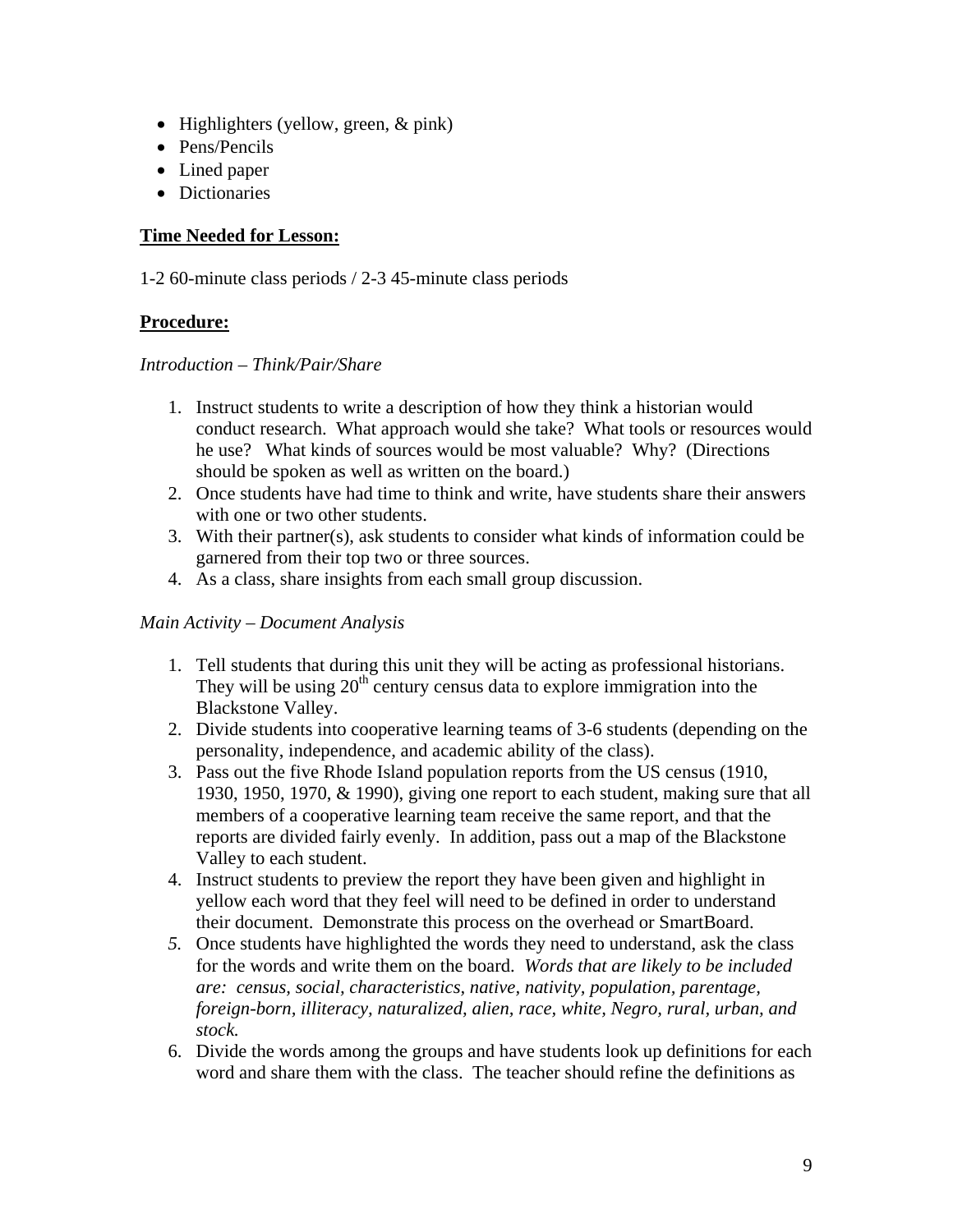necessary to make sure they are correct and relate appropriately to the context of a census. Students should copy down the definitions.

- 7. Once students have defined these words, ask them what questions are raised by these terms. Write the questions in a visible location in the classroom. Have students discuss possible answers to the questions that are raised.
- 8. Next, have students locate and highlight in blue the titles of sections, columns, or rows that relate to the issue of immigration.
- 9. Ask students to consider the section titles and column headings they have highlighted. Ask them what terms or categories surprise or bother them and why. List these in a visible classroom location. Ask students to discuss why those categories or terms might be used and what their presence might mean. Model the use of an idea web to graphically record the questions and hypotheses related to a term or category. Give students a chance to map a few of the terms and categories that raise the most questions for them. (Use the overhead as needed.)
- 10. Next, show the map of the Blackstone Valley on the overhead or SmartBoard. Since their historical research is about the Blackstone Valley in particular, instruct students to use their maps to find the names of the towns and cities in Rhode Island that are located within the Blackstone Valley. Then, they are to highlight the names of those cities and towns in pink whenever they appear in a relevant section of their census report.
- 11. Instruct students to look at what they have highlighted in their reports and, in their cooperative learning teams, to list the kinds of information they can use to understand immigration in the Blackstone Valley. They should be able to see that the census reports include information about age, gender, literacy, country of origin, language used, and  $1^{st}$  &  $2^{nd}$  generation immigrants. Some reports will also include information about school attendance, marriage, children, and other topics.

#### *Closing & Homework*

- 1. Tell students that tomorrow they will begin working with their reports in greater depth. To wrap up today's work and preview tomorrow's, instruct students to look through their reports one more time, this time focusing a bit on what the numbers actually say. Ask them to write down the 2 or 3 sections that seem the most interesting or important in terms of understanding immigration and why they think so.
- 2. For homework, students are to actively read through their census reports, using a pen to mark-up sections by circling words, starring sections, and writing notes that identify interesting or important information and/or additional questions raised by the form or content of their census report.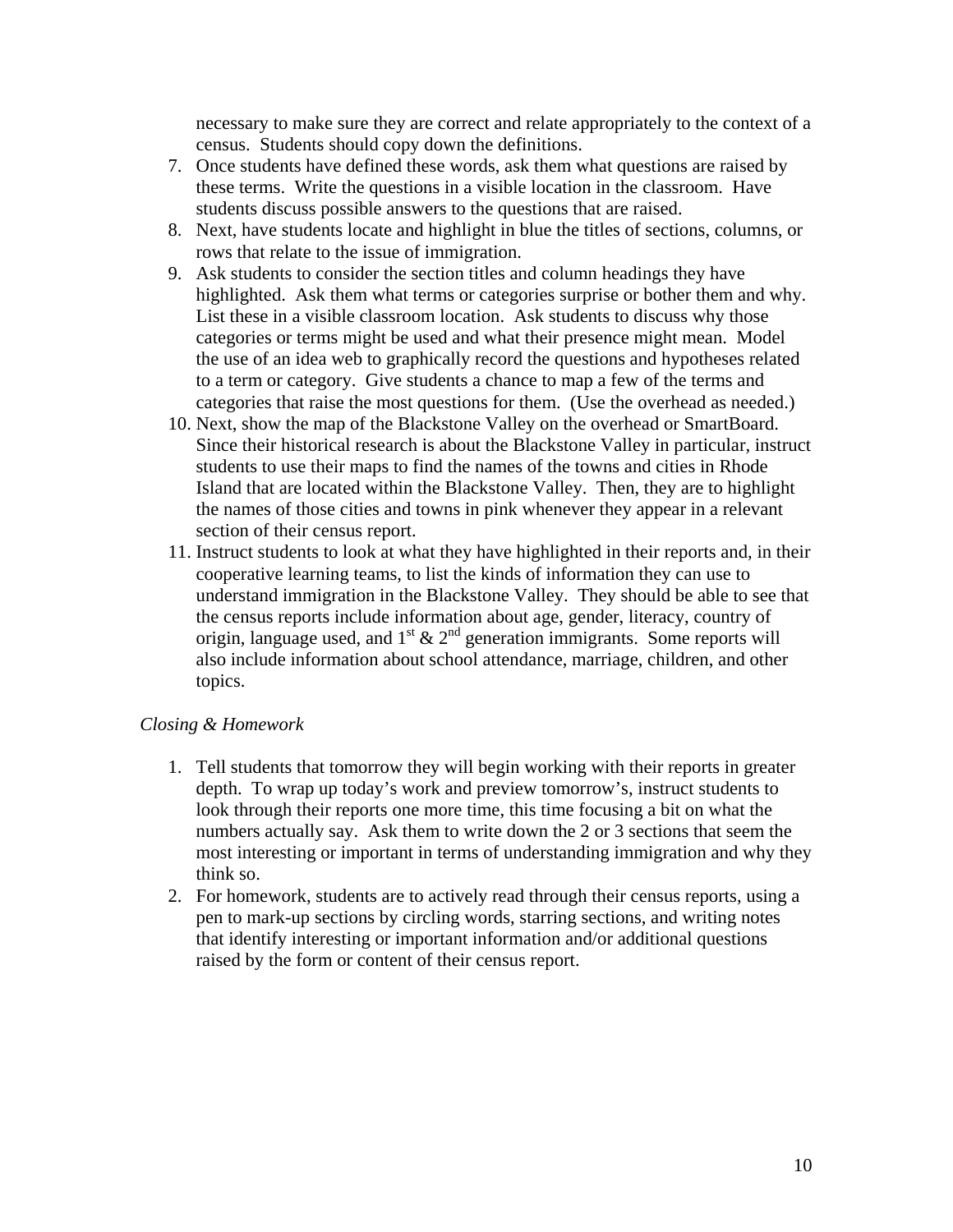#### **Sources:**

- U.S. Census Bureau. "Census of Population and Housing: Decennial Censuses." http://www.census.gov/prod/www/abs/decennial/ .
- U.S. Department of Commerce. Bureau of the Census. *U.S. Census of Population and Housing, 1910: Reports by States for Counties, Cities, and Other Civil Divisions: Rhode Island*. Washington: Government Printing Office, 1910.

\_\_\_\_\_\_\_\_. *U.S. Census of Population and Housing, 1930: Reports by States, Showing the Composition and Characteristics of the Population for Counties, Cities, and Townships or Other Minor Civil Divisions: Rhode Island*. Washington: Government Printing Office, 1930.

\_\_\_\_\_\_\_\_. *U.S. Census of Population and Housing, 1950: Characteristics of the Population: Rhode Island*. Washington: Government Printing Office, 1950.

\_\_\_\_\_\_\_\_. *U.S. Census of Population and Housing, 1970: Characteristics of the Population: Rhode Island*. Washington: Government Printing Office, 1970.

\_\_\_\_\_\_\_\_. *1990 Census of Population: Social and Economic Characteristics: Rhode Island*. Washington: Government Printing Office, 1990.

U.S. National Park Service. *Blackstone River Valley National Heritage Corridor [Massachusetts/Rhode Island]* (Park Map). 1998.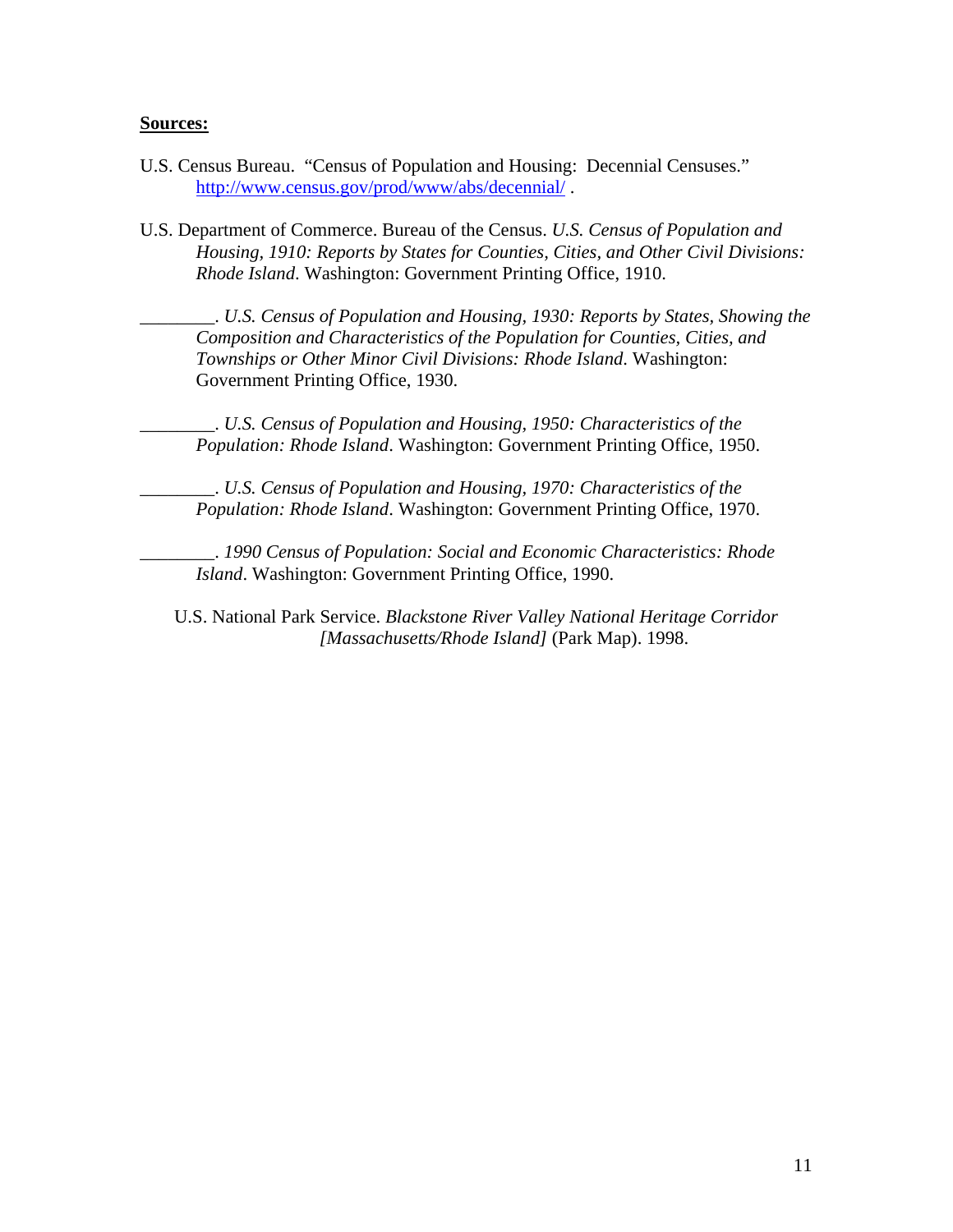## **Lesson 2 – Look at this Another Way…and Another**

### **Standards:**

### **Rhode Island Grade Span Expectations for Civics & Government and Historical Perspectives**

#### **C&G 4 (9-12) –1**

#### **Students demonstrate an understanding of political systems and political processes by…**

c. analyzing and interpreting sources (print and non-print discourse/media), by distinguishing fact from opinion, and evaluating possible bias/propaganda or conflicting information within or across sources

### $C&G\;5(9-12)-1$

### **Students demonstrate an understanding of the many ways Earth's people are interconnected by…**

b. organizing information to show relationships between and among various individuals, systems, and structures (e.g. politically, socially, culturally, economically, environmentally)

### **HP 1 (9-12) –1**

Students *act as historians,* using a variety of tools (e.g., artifacts and primary and secondary sources) by...

a. formulating historical questions, obtaining, analyzing, evaluating historical primary and secondary print and non-print sources

### **HP 1 (9-12) –2**

### **Students interpret history as a series of connected events with multiple cause-effect relationships, by…**

b. interpreting and constructing visual data (e.g., timelines, charts, graphs, flowchart, historical films, political cartoons) in order to explain historical continuity and change

#### **Massachusetts History and Social Science Curriculum Framework**

#### **Concepts and Skills, Grades 8-12**

#### History and Geography

4. Interpret and construct charts and graphs that show quantitative information. (H, C, G, E)

7. Show connections, causal and otherwise, between particular historical events and ideas and larger social, economic, and political trends and developments. (H, G, C, E)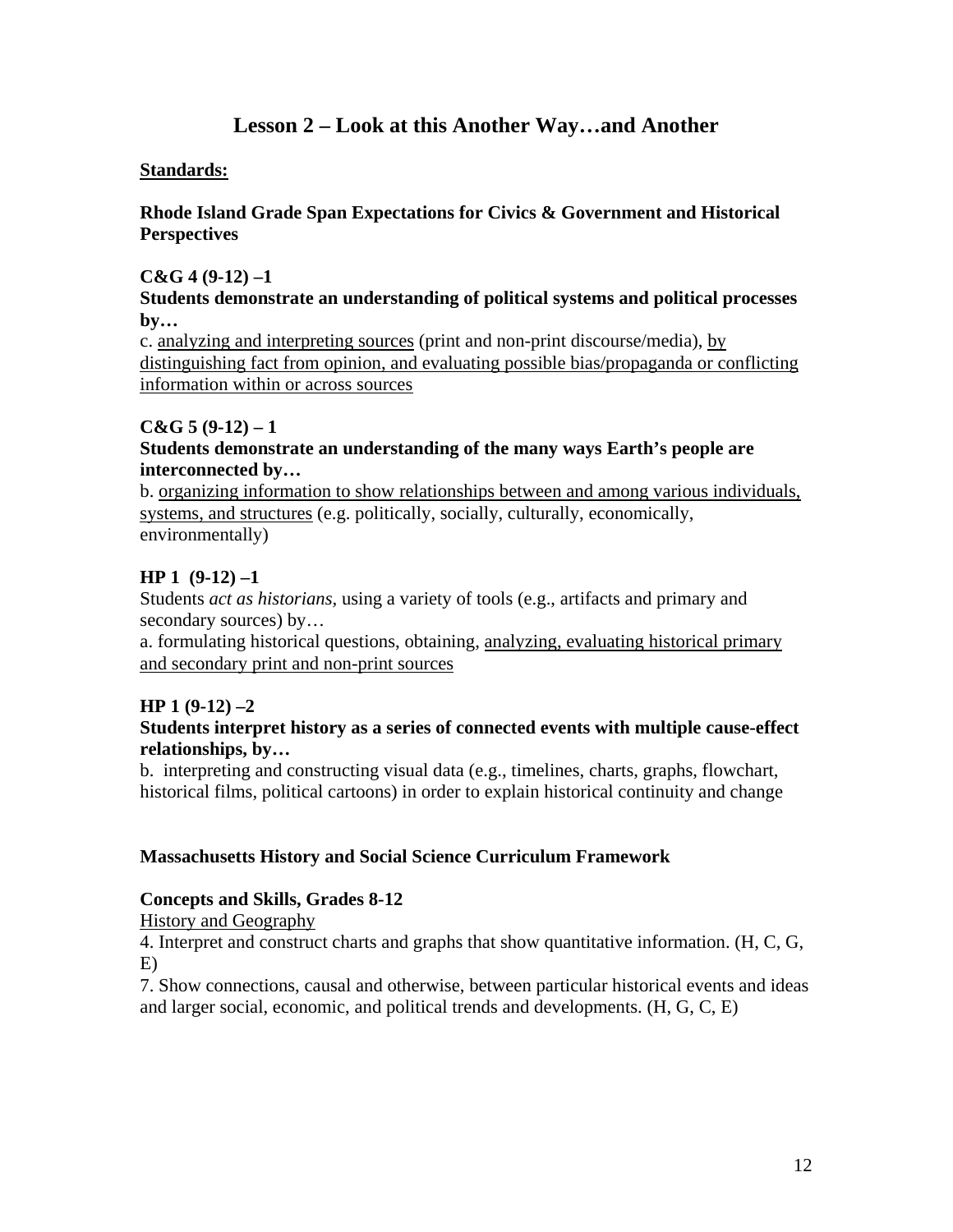### **Objectives:**

- 1. Students will select census data to reflect their observations about immigration in the Blackstone Valley area of Rhode Island during a particular part of the  $20<sup>th</sup>$ century.
- 2. Students will accurately and effectively generate graphs to illustrate important information about immigrants in the Blackstone Valley area of Rhode Island.
- 3. Students will present their findings to their classmates through oral and visual means.
- 4. Students will critically evaluate the accuracy of graphs generated by their peers based on the census data.
- 5. Students will compare graphed information from each of five census reports (1910, 1930, 1950, 1970, and 1990).
- 6. Students will explore how the grouping of different sets of graphed information leads to different insights, questions, hypotheses, and conclusions.
- 7. Students will form hypotheses and list unanswered questions based on the information they have analyzed.

### **Materials:**

- Overhead transparencies or SmartBoard images of benchmark graphs (use the example of graphs from the 1970 census provided with this unit as well as others, such as those found in newspapers) and cartograms (such as those found in the *State of the World Atlas*)
- Copies of Rhode Island population data from the US Census for the years: 1910, 1930, 1950, 1970, and 1990 (enough so that each student has a single report and the reports are evenly distributed)
- Materials for the creation of graphs and cartograms (could be technology-based, e.g. computers, graphing programs, and printers, or paper-based, e.g. paper, markers, colored pencils)
- Looking At It This Way... handouts (enough for every student to have multiple copies)

### **Time Needed for Lesson:**

2-3 60-minute class periods / 3-5 45-minute class periods

### **Procedure:**

#### *Introduction – Sharing Observations*

- 1. Instruct students to sit with their cooperative learning teams.
- 2. Ask them to take out their homework and share their observations about the most interesting or important information contained in their reports about immigration in Rhode Island's Blackstone Valley.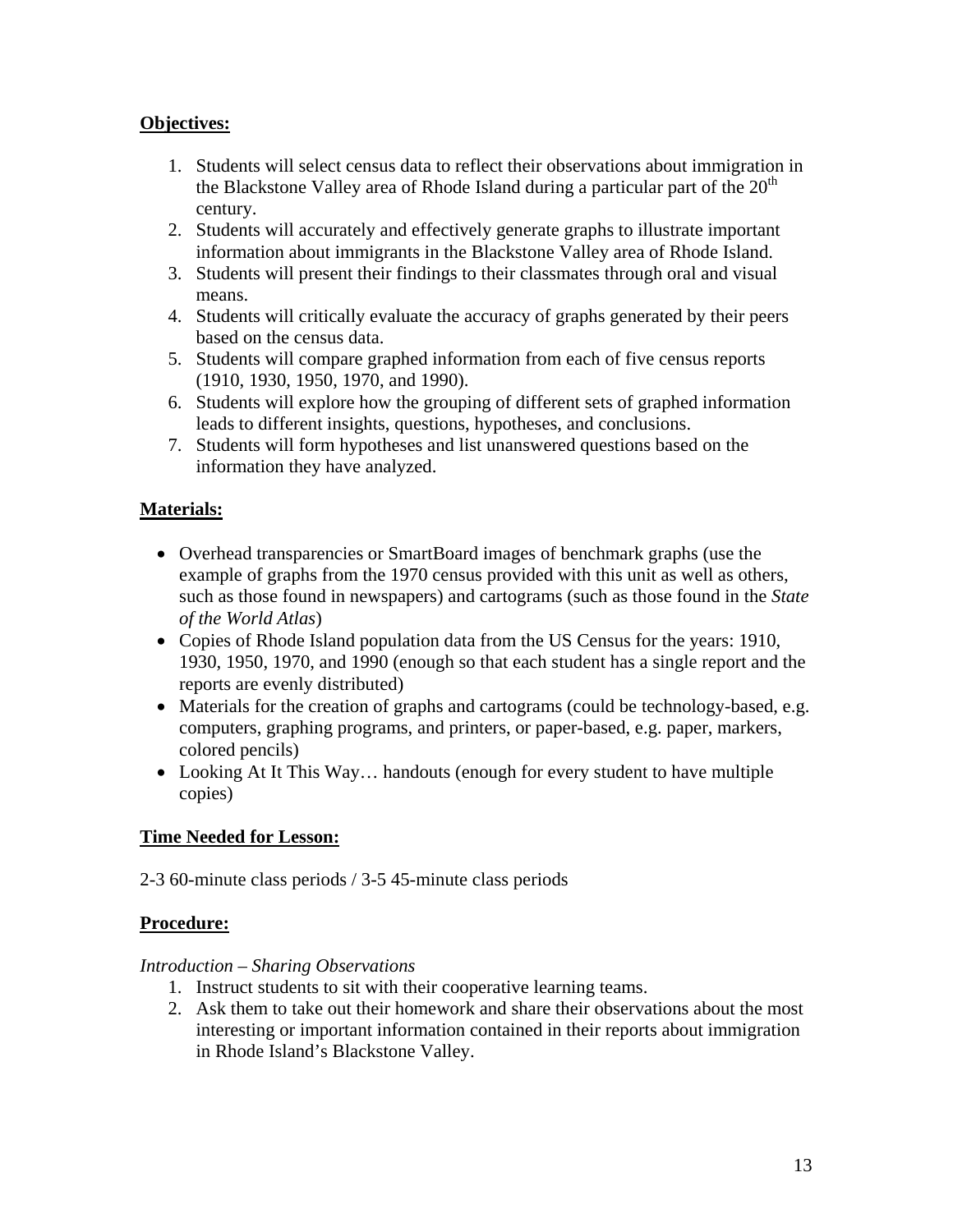3. Once students have shared, tell them that today they will begin putting their information into a visual format in order to illustrate and work with the data more meaningfully.

### *Activity 1 – Graphing*

- 1. Show students examples of graphs and charts used to display statistical information. Good benchmarks to use are graphs or charts from a newspaper or from a book like the *State of the World Atlas* (Dan Smith, 2008). Point out how the numbers are shown visually. As a class, discuss the advantages of showing statistical data in this way.
- 2. Instruct each student to select one interesting aspect of his/her census and create a graph or chart showing the data visually. Each member of a cooperative learning team should choose a different set of information. \*\*\*Note: If you have access to computers, there are some great online graphing tools available. Kids' Zone offers "Create a Graph" at http://nces.ed.gov/nceskids/createagraph/default.aspx . Glencoe also provides a graphing tool at http://www.glencoe.com/sites/common\_assets/socialstudies/Glencoe%20Graphin g%20Web%20Files/gl\_shell.html .
- 3. Ample time should be given for the development of these initial graphs. Students in cooperative learning teams should preview each other's work to check whether the data is 1) clear, 2) meaningful, and 3) accurate.

\*\*\*If some students are done quickly, instruct them to help their peers or to create an additional graph for their group.

### *Activity 2 – Presentations & Graphing, Round 2*

- 1. Ask each group to present its graphed data, highlighting the importance of what they have chosen to illustrate. Encourage students to ask each other questions to clarify their understanding of what is being presented. \*\*\*It will be beneficial for the groups to present in chronological order, so that they can see the progression of demographic changes.
- 2. As a class, discuss initial observations about the changes in immigrant information reflected in the census data from 1910 to 1990. List these observations on the board for student reference.
- 3. Instruct students to reflect on what they have heard from their peers. Then, with this in mind, have them come up with another round of topics from their census to show as a graph or chart. Emphasize that they should be reflecting the most critical and revealing information about immigration in the Rhode Island section of the Blackstone Valley in these graphs and charts.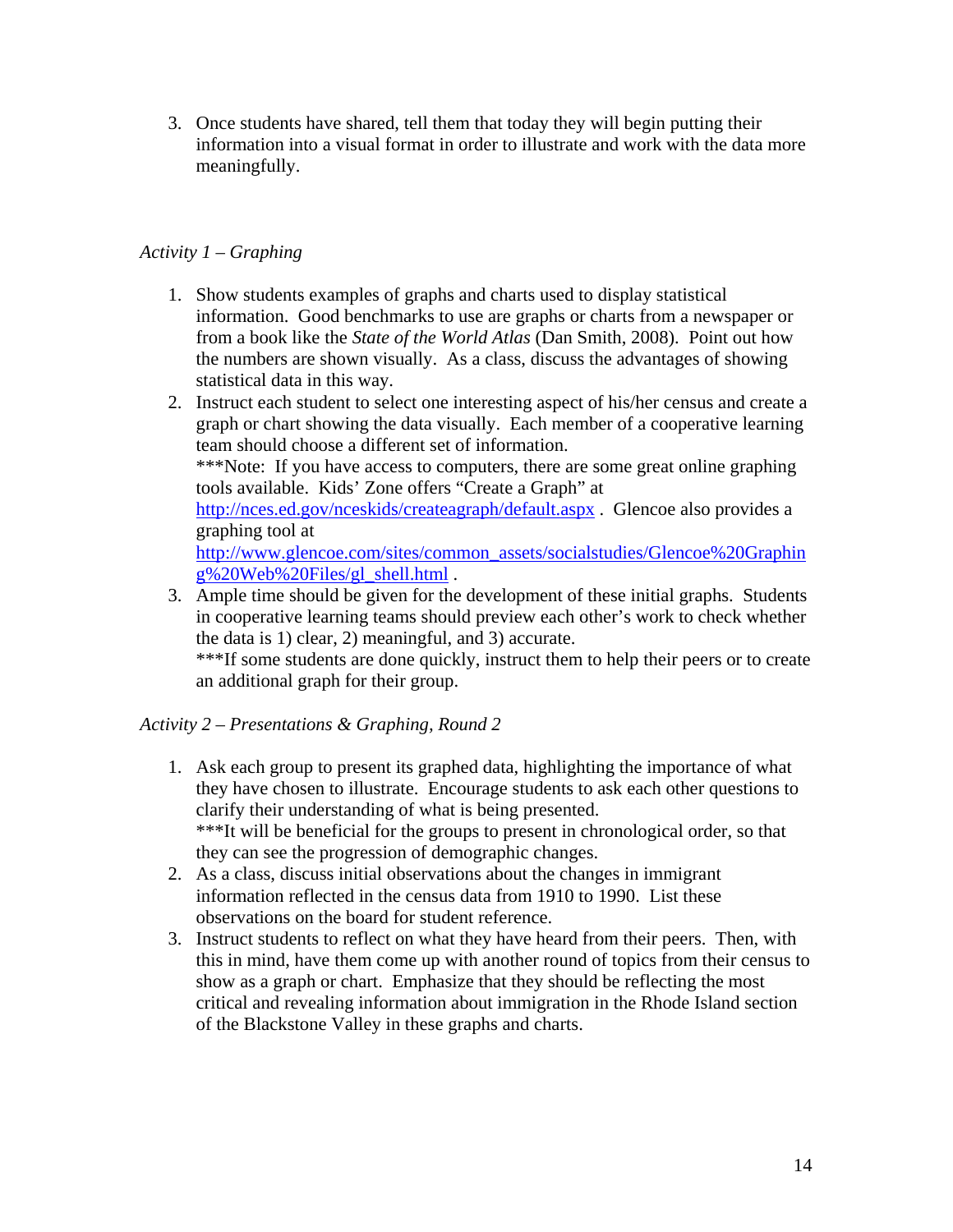### *Activity 3 – Peer Review*

- 1. Once students have developed their second round of graphs, have them partner up to review the clarity, expression of meaning, and accuracy of their work, as they did earlier. Students should be able to point to the specific data in the census that is being expressed in their graphs. They should also be able to state simply and clearly what their graphs indicate.
- 2. Time should be given for corrections and adjustments.

### *Activity 4 – Looking Through Different Lenses*

- 1. Re-divide class so that groups of 5 are formed. Each new group should include at least one person who worked with each census (1910, 1930, 1950, 1970, 1990).
- 2. Once students are situated in their new groups, instruct students to share their graphs in chronological order. \*\*\*For clarity, you may want to give a set amount of time for each presenter and call out the years in order, as in: "1910, you have 3 minutes to share your graphs and explain your work."
- 3. Ask groups to discuss the following questions:
	- a. Based on our combined work, what do we now know about immigration into Rhode Island's Blackstone Valley communities in the  $20<sup>th</sup>$  century?
	- b. Are there any trends over time?
	- c. What changes are the most dramatic?
	- d. Has any aspect of the immigration data stayed relatively consistent over time? (…and, if so, what?)

\*\*\*For groups needing more scaffolding, provide handouts with these questions.

- 4. Next, introduce students to the "Looking At It This Way…" handout. Make sure they understand the meaning of: Insights, Questions, Hypotheses, and Conclusions. It would be helpful to do an example with the class first.
- 5. Then, have students discuss and complete the Looking At It This Way handout in their groups. Each student should fill in his/her own handout based on the group discussion.
- 6. Introduce the Shuffle: At this point, tell students that you will say "Shuffle" every few minutes. When they hear that word, they are to find two or three new people with whom to share their data. The fundamental questions they are to ask at every meeting are: How does this data combine to tell us something new? What do we know when we see these 3 or 4 graphs together.
- 7. Conduct the shuffle, giving students a chance to share and brainstorm, but not get distracted or off-topic. Students should complete a "Looking At It This Way" handout at each shuffle point.

### *Closing & Homework*

1. Bring the class together to discuss how the process of grouping and re-grouping with different information affected what they saw in the census data.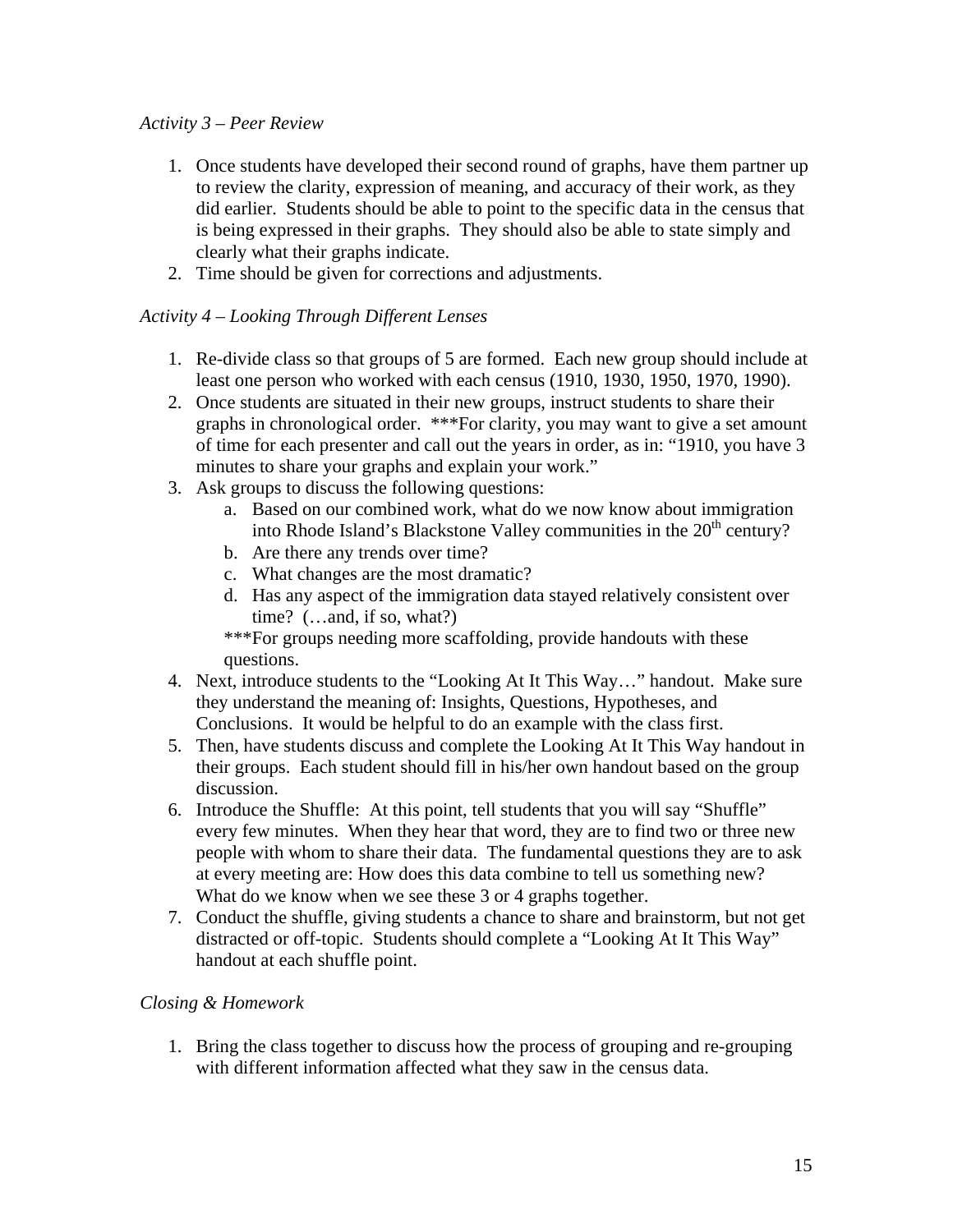- 2. Tell students that the next phase of this unit is to, as a class, research and articulate an understanding of the social and political developments in the U.S. during the  $20<sup>th</sup>$  century in terms of both domestic and international affairs.
- 3. For homework, students are to make a copy of each of their graphs for each member of their original cooperative learning team. (This should allow each member of a census study to have a copy of all the graphs related to that study.) This information will be used during the Performance Assessment Task.

#### **Sources:**

- National Center for Education Statistics. "Learning with NCES Kids' Zone: Create a Graph." http://nces.ed.gov/nceskids/createagraph/default.aspx .
- McGraw Hill. "Glencoe Graphing Tool." http://www.glencoe.com/sites/common\_assets/socialstudies/Glencoe%20Graphin g%20Web%20Files/gl\_shell.html .
- Smith, Dan, *The Penguin State of the World Atlas*, 8<sup>th</sup> ed. New York: Penguin Books, 2008.
- U.S. Census Bureau. "Census of Population and Housing: Decennial Censuses." http://www.census.gov/prod/www/abs/decennial/ .
- U.S. Department of Commerce. Bureau of the Census. *U.S. Census of Population and Housing, 1910: Reports by States for Counties, Cities, and Other Civil Divisions: Rhode Island*. Washington: Government Printing Office, 1910.

\_\_\_\_\_\_\_\_. *U.S. Census of Population and Housing, 1930: Reports by States, Showing the Composition and Characteristics of the Population for Counties, Cities, and Townships or Other Minor Civil Divisions: Rhode Island*. Washington: Government Printing Office, 1930.

\_\_\_\_\_\_\_\_. *U.S. Census of Population and Housing, 1950: Characteristics of the Population: Rhode Island*. Washington: Government Printing Office, 1950.

\_\_\_\_\_\_\_\_. *U.S. Census of Population and Housing, 1970: Characteristics of the Population: Rhode Island*. Washington: Government Printing Office, 1970.

\_\_\_\_\_\_\_\_. *1990 Census of Population: Social and Economic Characteristics: Rhode Island*. Washington: Government Printing Office, 1990.

U.S. National Park Service. *Blackstone River Valley National Heritage Corridor [Massachusetts/Rhode Island]* (Park Map). 1998.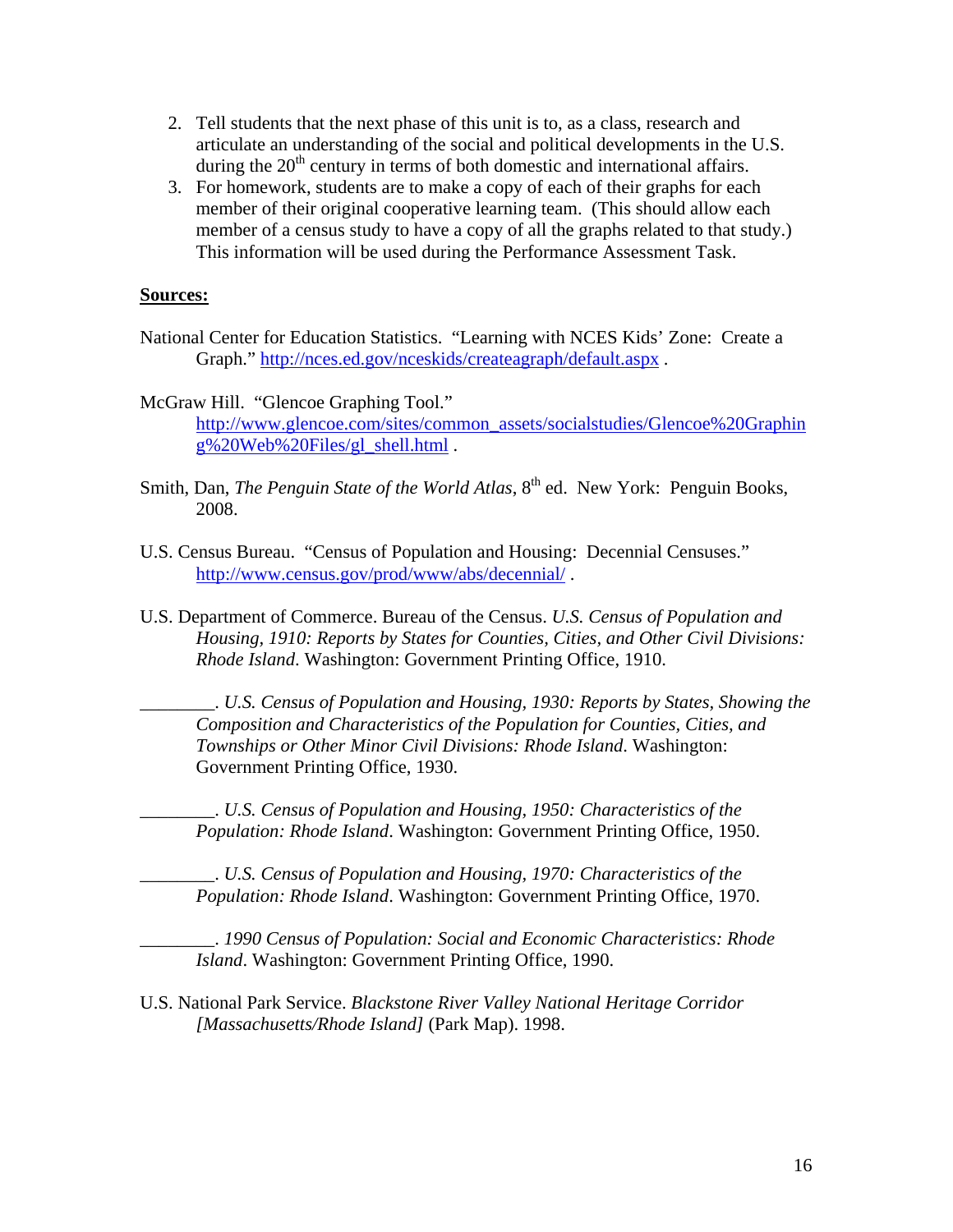## **Lesson 3 – What About Historical Context?**

### **Standards:**

### **Rhode Island Grade Span Expectations for Civics & Government and Historical Perspectives**

### **C&G 4 (9-12) –1**

#### **Students demonstrate an understanding of political systems and political processes by…**

c. analyzing and interpreting sources (print and non-print discourse/media), by distinguishing fact from opinion, and evaluating possible bias/propaganda or conflicting information within or across sources

### $C&G\;5(9-12)-1$

### **Students demonstrate an understanding of the many ways Earth's people are interconnected by…**

b. organizing information to show relationships between and among various individuals, systems, and structures (e.g. politically, socially, culturally, economically, environmentally)

### **HP 1 (9-12) –1**

Students *act as historians,* using a variety of tools (e.g., artifacts and primary and secondary sources) by...

a. formulating historical questions, obtaining, analyzing, evaluating historical primary and secondary print and non-print sources (e.g., *RI Constitution*, art, oral history, writings of Elizabeth Buffum Chase)

d. using technological tools in historical research

### **HP 1 (9-12) –2**

### **Students interpret history as a series of connected events with multiple cause-effect relationships, by…**

b. interpreting and constructing visual data (e.g., timelines, charts, graphs, flowchart, historical films, political cartoons) in order to explain historical continuity and change (e.g., timeline of Rhode Island's path to revolution; Why is Rhode Island first to declare independence, but last colony to ratify the *Constitution*?)

### **HP 2 (9-12) – 2**

### **Students chronicle events and conditions by…**

b. synthesizing information from multiple sources to formulate an historical interpretation (e.g., document-based questions, quantitative data, material artifacts of RI)

### **HP 2 (9-12)– 3**

### **Students show understanding of change over time by…**

a. tracing patterns chronologically in history to describe changes on domestic, social, or economic life (e.g. immigration trends, land use patterns, naval military history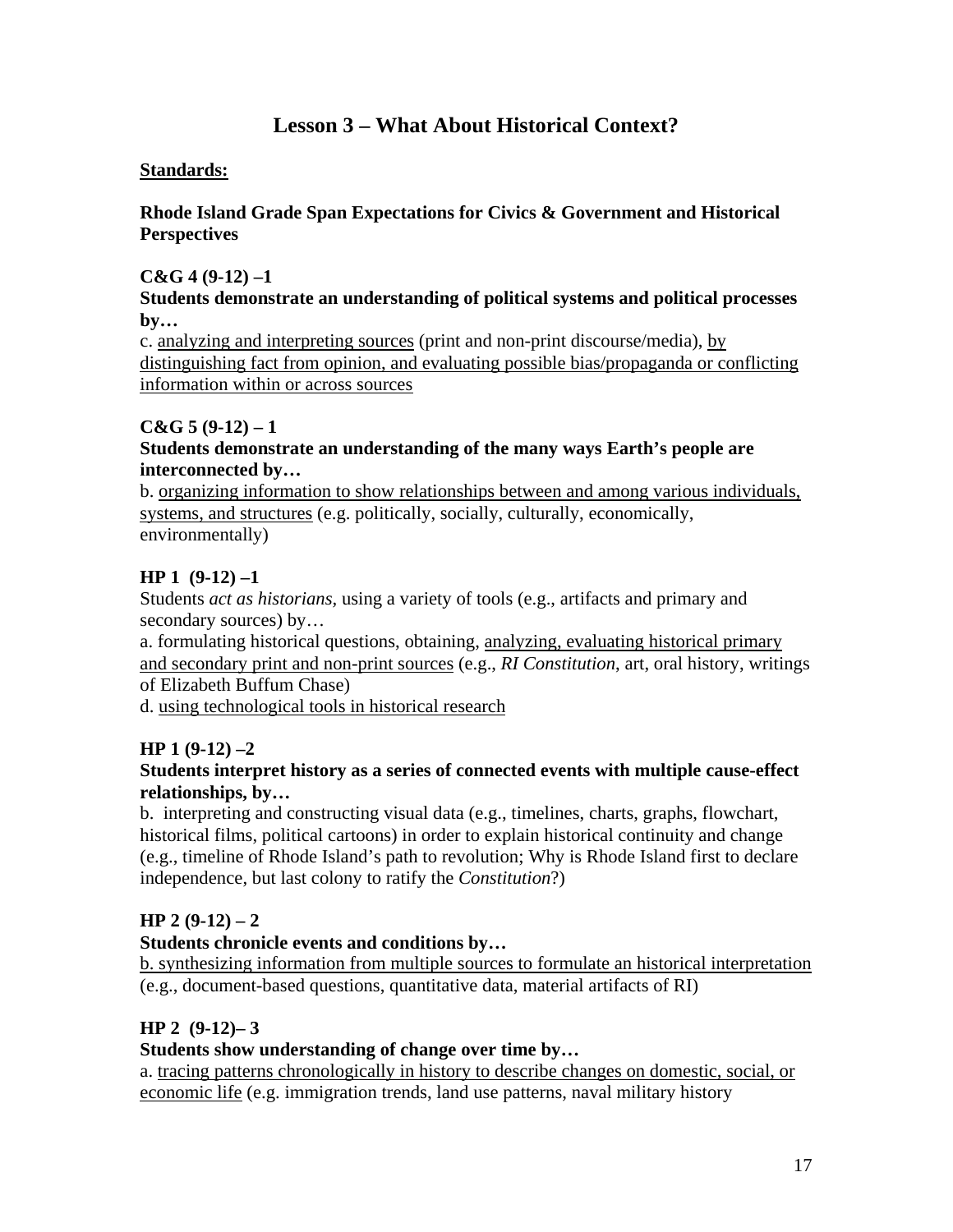### **Massachusetts History and Social Science Curriculum Framework**

### **Concepts and Skills, Grades 8-12**

History and Geography

7. Show connections, causal and otherwise, between particular historical events and ideas and larger social, economic, and political trends and developments. (H, G, C, E)

### **U.S. II Learning Standards**

Industrial America and Its Emerging Role in International Affairs, 1870-1920 USII.3 Describe the causes of the immigration of Southern and Eastern Europeans, Chinese, Koreans, and Japanese to America in the late  $19<sup>th</sup>$  and early  $20<sup>th</sup>$  centuries, and describe the major roles of these immigrants in the industrialization of America. (H)

### Contemporary America, 1980-2001

USII.30 Describe some of the major economic and social trends of the late  $20<sup>th</sup>$  century. (H, E)

C. major immigration and demographic changes such as the rise in Asian and Hispanic immigration (both legal and illegal)

### **Objectives:**

- 1. Students will assemble information about social and political developments in US domestic and foreign policy in the two decades that preceded the census they are evaluating.
- 2. In small groups, students will brainstorm links between the social and political developments they have researched and the format, language, and content of the census with which they are working.
- 3. Students will form hypotheses and list unanswered questions based on the connections made in their brainstorming sessions.

### **Materials:**

- Textbooks
- Library/Media Center resources regarding  $20<sup>th</sup>$  century U.S. History (books and/or computer resources)
- Copies of Rhode Island population data from the US Census for the years: 1910, 1930, 1950, 1970, and 1990 (students should continue working with the same census)
- Butcher paper one large piece per cooperative learning team
- Copies of Inference Target Notes

### **Time Needed for Lesson:**

1-2 60-minute class periods / 2-3 45-minute class periods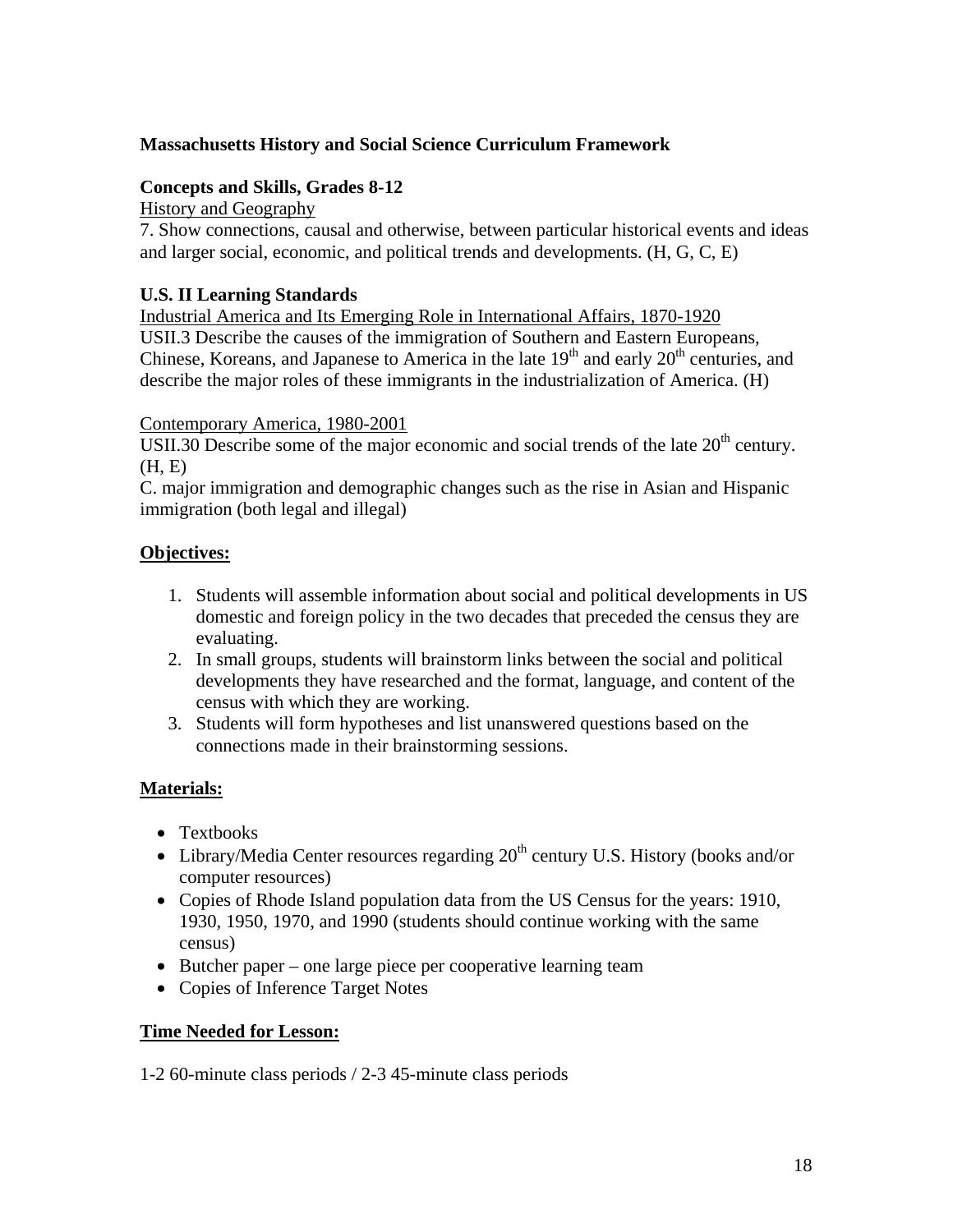### **Procedure:**

### *Activity 1 – Timeline Research*

- 1. Tell students to sit with their cooperative learning teams.
- 2. Give each group a piece of butcher paper on which they can assemble their group findings. Groups should turn the paper horizontally, draw a line across the top of the paper, and date the line with the first year, middle year, and last year of the two decades preceding the census with which they have been working.
- 3. Instruct students to use their textbooks and the library/media center resources to research the major social and political developments of their two decades.
- 4. Tell students that as they find these social and political developments they are to write them on their butcher paper timeline with a short explanation.

### *Activity 2 – Inference Target Notes*

- 1. Pass out "Inference Target Notes" handout to each student.
- 2. Have students work with their cooperative learning teams to make connections between their research and their census data. \*\*\*If the learning teams are larger, have the students work in sub-groups of 2 or 3.

### *Activity 3 – Wrap-up*

- 1. Have students reflect on their work so far. Ask them to take some time to formulate one or two hypotheses based on their research and to list any questions that they feel have yet to be answered.
- 2. Let students know that their Performance Assessment Task will begin during the next class.

### **Sources:**

- Burke, Jim. "English Companion: School Tools: Inference Notes." http://www.englishcompanion.com/Tools/notemaking.html .
- U.S. Census Bureau. "Census of Population and Housing: Decennial Censuses." http://www.census.gov/prod/www/abs/decennial/ .
- U.S. Department of Commerce. Bureau of the Census. *U.S. Census of Population and Housing, 1910: Reports by States for Counties, Cities, and Other Civil Divisions: Rhode Island*. Washington: Government Printing Office, 1910.

\_\_\_\_\_\_\_\_. *U.S. Census of Population and Housing, 1930: Reports by States, Showing the Composition and Characteristics of the Population for Counties, Cities, and Townships or Other Minor Civil Divisions: Rhode Island*. Washington: Government Printing Office, 1930.

\_\_\_\_\_\_\_\_. *U.S. Census of Population and Housing, 1950: Characteristics of the Population: Rhode Island*. Washington: Government Printing Office, 1950.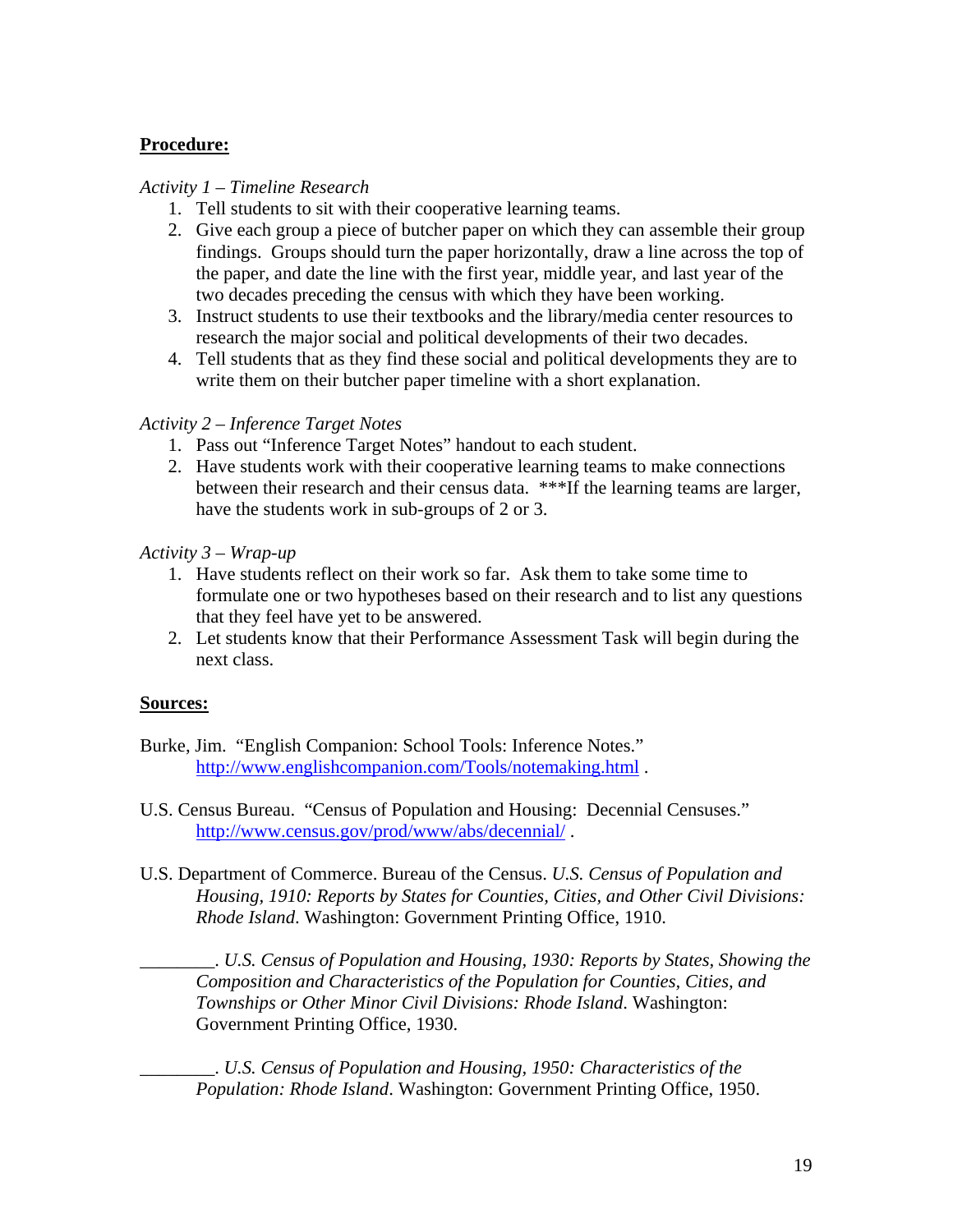\_\_\_\_\_\_\_\_. *U.S. Census of Population and Housing, 1970: Characteristics of the Population: Rhode Island*. Washington: Government Printing Office, 1970.

\_\_\_\_\_\_\_\_. *1990 Census of Population: Social and Economic Characteristics: Rhode Island*. Washington: Government Printing Office, 1990.

U.S. National Park Service. *Blackstone River Valley National Heritage Corridor [Massachusetts/Rhode Island]* (Park Map). 1998.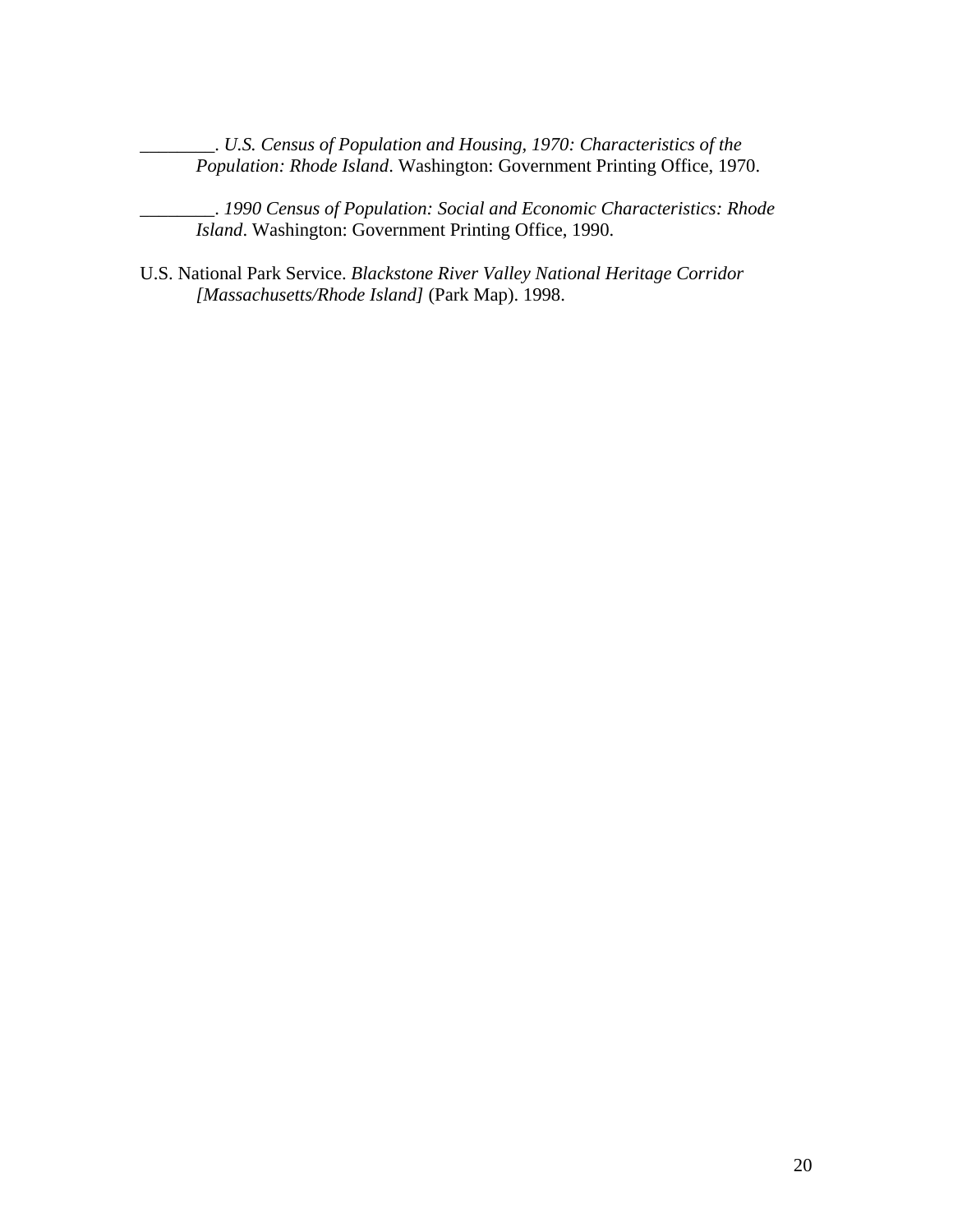## **Lesson 4 – Performance Assessment Task: Creating a Museum Display**

### **Standards:**

### **Rhode Island Grade Span Expectations for Civics & Government and Historical Perspectives**

### **C&G 4 (9-12) –1**

#### **Students demonstrate an understanding of political systems and political processes by…**

c. analyzing and interpreting sources (print and non-print discourse/media), by distinguishing fact from opinion, and evaluating possible bias/propaganda or conflicting information within or across sources

### $C&G\;5(9-12)-1$

### **Students demonstrate an understanding of the many ways Earth's people are interconnected by…**

b. organizing information to show relationships between and among various individuals, systems, and structures (e.g. politically, socially, culturally, economically, environmentally)

### **HP 1 (9-12) –1**

Students *act as historians,* using a variety of tools (e.g., artifacts and primary and secondary sources) by...

a. formulating historical questions, obtaining, analyzing, evaluating historical primary and secondary print and non-print sources (e.g., *RI Constitution*, art, oral history, writings of Elizabeth Buffum Chase)

d. using technological tools in historical research

### **HP 1 (9-12) –2**

### **Students interpret history as a series of connected events with multiple cause-effect relationships, by…**

b. interpreting and constructing visual data (e.g., timelines, charts, graphs, flowchart, historical films, political cartoons) in order to explain historical continuity and change (e.g., timeline of Rhode Island's path to revolution; Why is Rhode Island first to declare independence, but last colony to ratify the *Constitution*?)

### **HP 2 (9-12) – 2**

### **Students chronicle events and conditions by…**

b. synthesizing information from multiple sources to formulate an historical interpretation (e.g., document-based questions, quantitative data, material artifacts of RI)

### **HP 2 (9-12)– 3**

### **Students show understanding of change over time by…**

a. tracing patterns chronologically in history to describe changes on domestic, social, or economic life (e.g. immigration trends, land use patterns, naval military history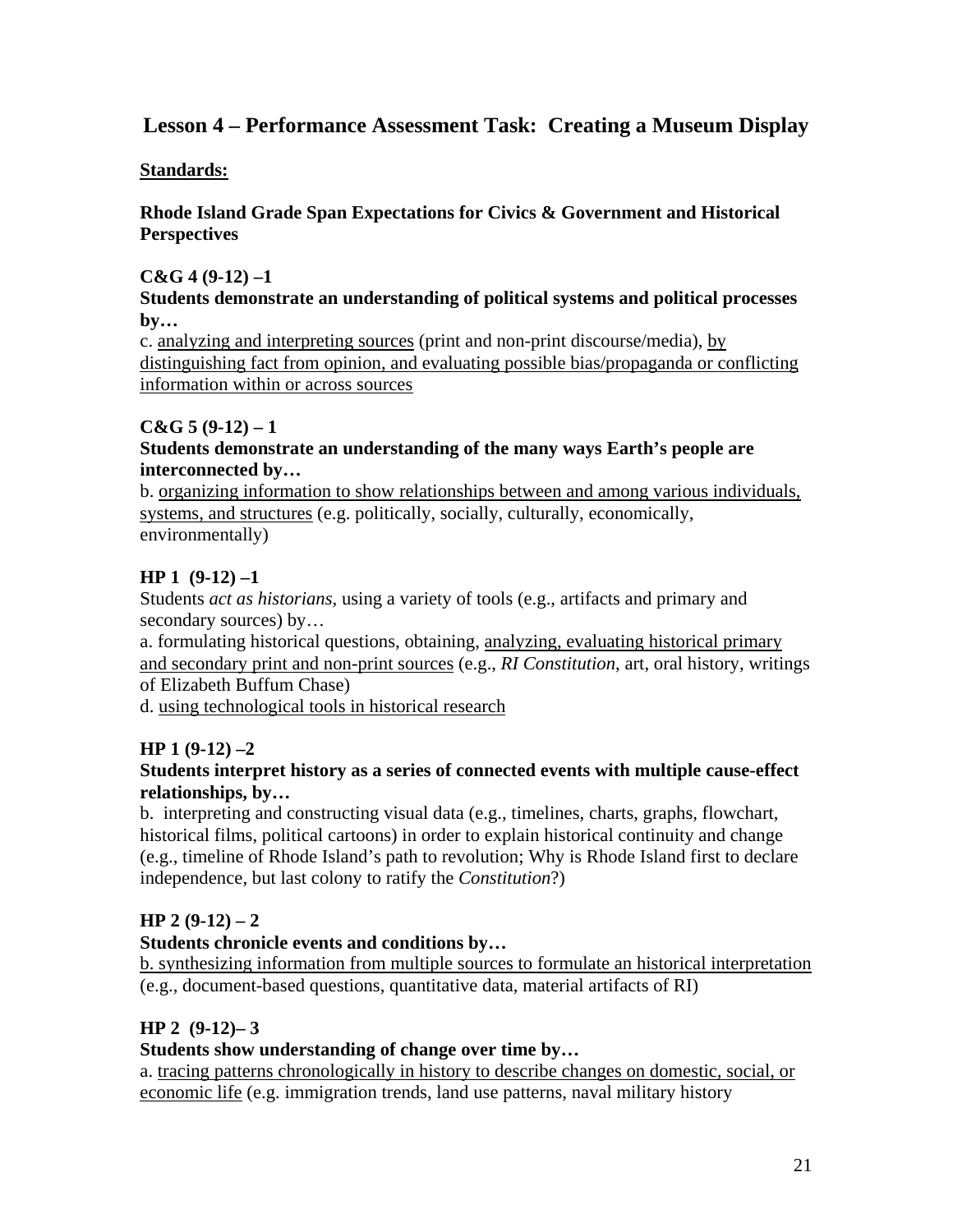### **Massachusetts History and Social Science Curriculum Framework**

### **Concepts and Skills, Grades 8-12**

History and Geography

4. Interpret and construct charts and graphs that show quantitative information. (H, C, G, E)

7. Show connections, causal and otherwise, between particular historical events and ideas and larger social, economic, and political trends and developments. (H, G, C, E)

### **U.S. II Learning Standards**

Industrial America and Its Emerging Role in International Affairs, 1870-1920

USII.3 Describe the causes of the immigration of Southern and Eastern Europeans, Chinese, Koreans, and Japanese to America in the late  $19<sup>th</sup>$  and early  $20<sup>th</sup>$  centuries, and describe the major roles of these immigrants in the industrialization of America. (H)

### Contemporary America, 1980-2001

USII.30 Describe some of the major economic and social trends of the late  $20<sup>th</sup>$  century.  $(H, E)$ 

C. major immigration and demographic changes such as the rise in Asian and Hispanic immigration (both legal and illegal)

### **Objectives:**

- 1. Students will create another section of the Museum of Work and Culture's  $20<sup>th</sup>$ Century Immigration in the Blackstone Valley exhibit based on Rhode Island Census data.
- 2. Students will integrate graphs, timelines, images, and text to illustrate interesting aspects of Blackstone Valley immigration in the  $20<sup>th</sup>$  century, to make comparisons, and to show the most significant changes over time.
- 3. Students will develop and argue a thesis in a three-panel display based on evidence found within Rhode Island census data from 1910, 1930, 1950, 1970, and 1990.
- 4. Students will build an interactive web-based computer learning activity to be added to the Museum of Work and Culture's web site that will engage young people in learning about  $20<sup>th</sup>$  century immigration in Rhode Island's Blackstone Valley.

### **Materials:**

- Student Performance Assessment Task assignment sheet
- Copies of Rhode Island population data from the US Census for the years: 1910, 1930, 1950, 1970, and 1990
- Library/Media Center resources regarding  $20<sup>th</sup>$  century U.S. History (books and/or computer resources)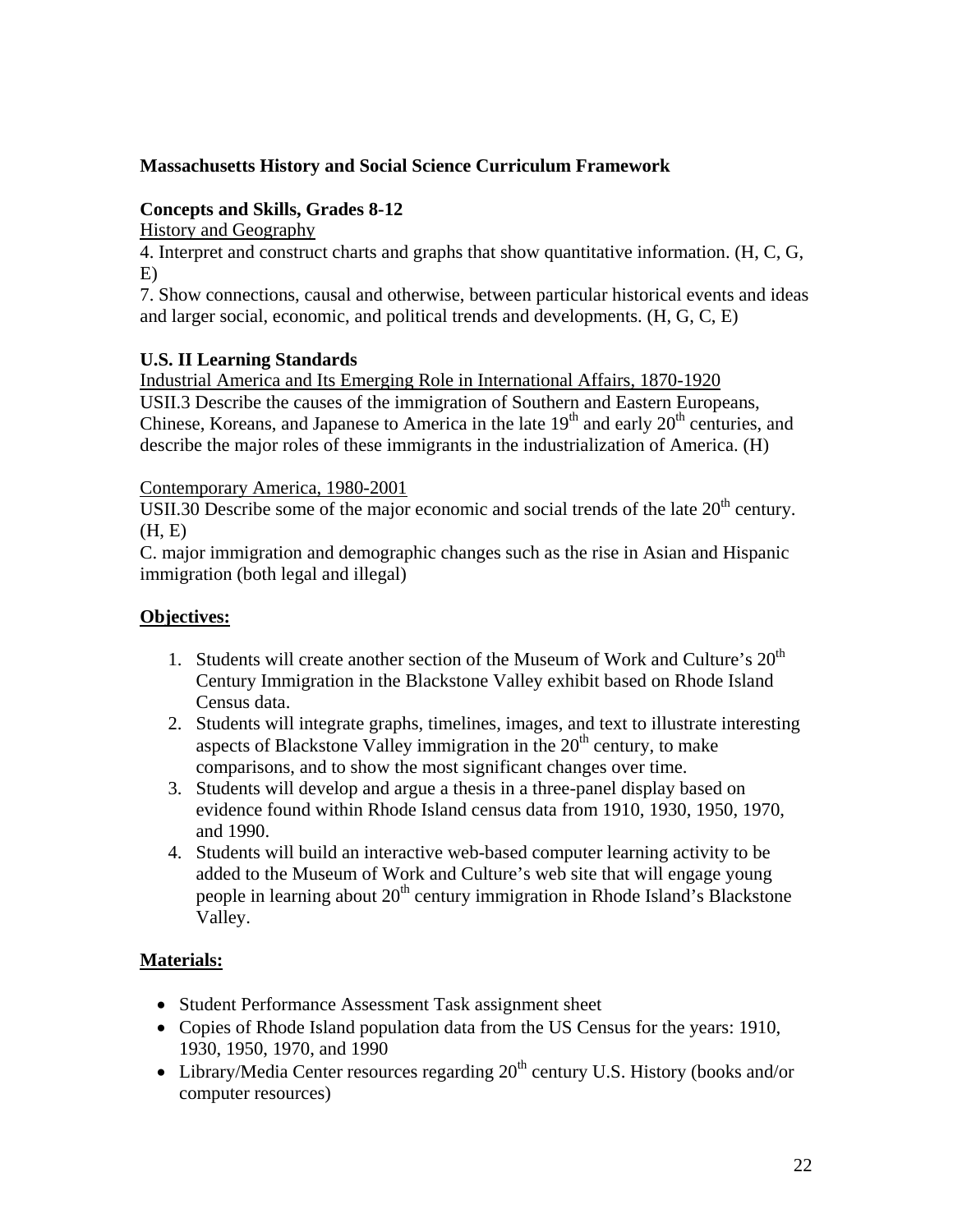- Access to computers and the internet
- Textbooks
- All materials developed in the unit so far

### **Time Needed for Lesson:**

A minimum of 5 class periods Individual project work

### **Procedure:**

- 1. Pass out the student assignment sheet ("Performance Assessment Task: Creating a Museum Display").
- 2. Read aloud, explain the directions, and answer student questions about the process, components of the project, and rubric by which student work will be evaluated.
- 3. Facilitate the creation of groups. Make sure that each group has an expert from each of the censuses.
- 4. Guide students through the steps listed on the assignment sheet. *Make sure to include time for steps 6 and 7, so that students can self-evaluate and make improvements before turning in their work for a final grade.*
- 5. Facilitate presentations. \*\*\*One nice way to encourage student engagement in the presentations is to have students evaluate one another's work using the rubric and/or ask students to make positive comments about what they like best about each other's work.
- 6. Conduct a final discussion with students asking what they have learned about what historians do.

### **Sources:**

Underlying, Inc. "Dipity." http://www.dipity.com/.

- U.S. Census Bureau. "Census of Population and Housing: Decennial Censuses." http://www.census.gov/prod/www/abs/decennial/ .
- U.S. Department of Commerce. Bureau of the Census. *U.S. Census of Population and Housing, 1910: Reports by States for Counties, Cities, and Other Civil Divisions: Rhode Island*. Washington: Government Printing Office, 1910.

\_\_\_\_\_\_\_\_. *U.S. Census of Population and Housing, 1930: Reports by States, Showing the Composition and Characteristics of the Population for Counties, Cities, and Townships or Other Minor Civil Divisions: Rhode Island*. Washington: Government Printing Office, 1930.

\_\_\_\_\_\_\_\_. *U.S. Census of Population and Housing, 1950: Characteristics of the Population: Rhode Island*. Washington: Government Printing Office, 1950.